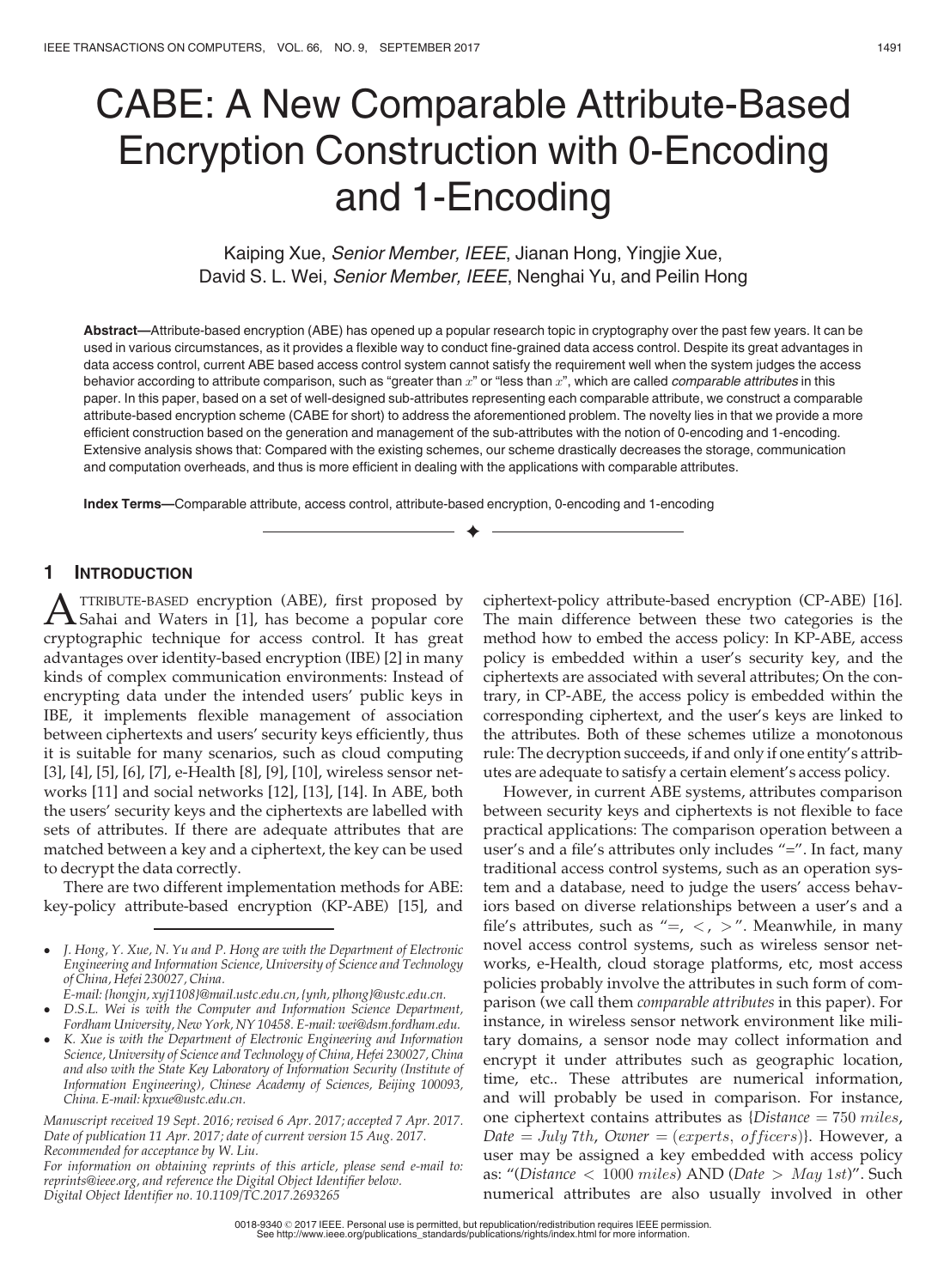communication environments such as e-Health, social networks, cloud storages, etc..

In current ABE, if the boolean function doesn't work with value comparison, the match will fail because "Distance = 750 miles" doesn't equal to "Distance <sup>&</sup>lt; 1000 miles". A trivial way to deal with comparable attributes in current ABE is to involve all allowed attributes to express the range. For example, "Distance <sup>&</sup>lt; 1000 miles" can be represented as a formula like ("Distance = 999 miles"  $\vee$  "Distance = 998 miles"  $\vee \dots \vee$ "Distance =  $0$  miles"), but the overhead increases linearly with the growth of attribute's value space, which will become a performance bottleneck of the system.

In [16], the authors first did preliminary attempts to address the above problem. This scheme divided such numerical attribute into pieces in units of bits as several sub-attributes to solve this problem. However, the mechanism to design a numeric-comparison policy is too complex, and the most essential problem is that the additional overhead is still relatively high.

In this paper, we propose a new scheme to enable ABE to implement comparable attributes, called Comparable Attribute-based Encryption (CABE). In CABE, we use a unique way to generate and manage sub-attributes for comparable attributes, so as to make a solution for addressing the above issue in an efficient way, in terms of both storage overhead and computation overhead. Our solution in dealing with sub-attributes is based on a special notion called 0-encoding and 1-encoding [17].

The main contributions of this paper can be summarized as follows:

- 1) We propose an efficient method based on a special concept 0-encoding and 1-encoding, so that the attributes can be used in arbitrary comparison, which is suitable for ABE system;
- 2) A lightweight and efficient CABE construction is proposed. This construction halves the expanded storage overhead in average compared with related schemes, and significantly decreases the computation overhead in encryption and decryption from  $\Theta(\log N)$  to  $\Theta(1)$  (N denotes the value space of the attribute dimension).

The rest of this paper is organized as follows: Section 2 presents related work of attribute-based encryption and some numeric comparison mechanism in encryption field. Section 3 depicts the core concept and some definitions in CABE. Section 4 describes CABE construction in detail. In Section 5, we analyze our proposed scheme in terms of its security and performance. Finally, in Section 6, we conclude this paper.

# 2 RELATED WORK

Since attribute-based encryption [1], [18] provides cryptographic techniques a way to realize fine-grained data access control, there have been various ABE based schemes proposed. These schemes can be categorized into two types: keypolicy attribute-based encryption (KP-ABE), such as [15], [19], and ciphertext-policy attribute-based encryption (CPABE), such as [16], [20], [21], [22], [23], [24]. Furthermore, from the perspective of access policy construction, these schemes can be classified into two kinds: one is that supports arbitrary threshold gates, such as [15], [16], [20], the other is that only supports AND gate, such as [23]. Schemes only supporting AND gate show their advantages in some scenarios, such as constant-size storage [24], [25], [26], [27], and policy hiding [28]. However, AND gate alone cannot designate intended users well in many cases. Thus the schemes supporting threshold gates have been attracting much more attentions.

ABE provides fine-grained access control in many areas, such as cloud computing, e-health, wireless sensor networks. These scenarios potentially comprise energy or storage constraint terminals. Hence, many schemes have been proposed to improve the performance of ABE from different aspects. Encryption and decryption outsourcing [4], [29] migrates most of the computational burden from the users to cloud servers. The support of online/offline encryption mechanism [10], [30] saves most of the computation overhead in encryption, because it has been pre-operated when the energy was plenty. Lightweight policy update mechanism [31] allows data owners to dynamically update access structures of his/her stored data with as small overhead as possible. Such lightweight policy update can also be realized when time-domain is introduced into ABE algorithm, such as [32], [33].

Although the performance improvement of ABE has attracted a considerable mount of researchers' attention, the existing ABE schemes' operation in matching is still inefficient. The research of [11] points out that on a low-end device, an encryption and decryption algorithm with fewer participated attributes and less complex policies is preferred. The cost increases linearly with the attribute number. However, the value comparison in access policy should expand the attribute number of the structure. Thus, an inefficient mechanism may affect the feasibility of the scheme. Bethencourt et al. [16] have proposed a relatively efficient solution for numeric inequalities in ABE. Their scheme is as follows: 1) A certain numeric attribute is extended to a set of sub-attributes; Each sub-attribute represents each bit. 2) A comparison operator (" > " or " < ") is represented as a sub-tree, whose leaf nodes represent the sub-attributes of diverse bits. Such sub-tree can be attached to an access structure, replacing a leaf node. Numerous studies in dealing with numeric inequalities have used Bethencourt et al.'s mechanism, such as [21], [34], [35]. However, there still exists plenty of room to improve the performance efficiency in dealing with numerical comparison. Attrapadung et al. [36] have proposed a scheme that supports range attributes, which can realize a great improvement for numeric comparison. Compared with our scheme presented in this paper, Attrapadung et al.'s scheme needs to initialize a binary tree to organize its sub-attributes for numeric attributes, which is relatively complex, and is thus not suitable for storage/ computation constrained devices.

In reality, in the area of predicate encryption [37], many schemes have provided numeric comparison in encryption and decryption [38], [39], [40]. In these schemes, the numeric, which is in the designate range may help to decrypt the content. However, the predicate encryption, which uses the result of vector inner product to judge the access privilege, is much less expressive than the access structures of ABE [41].

Furthermore, in Table 1, we give a comparison about some related schemes and our proposed CABE in terms of critical aspects on a high level.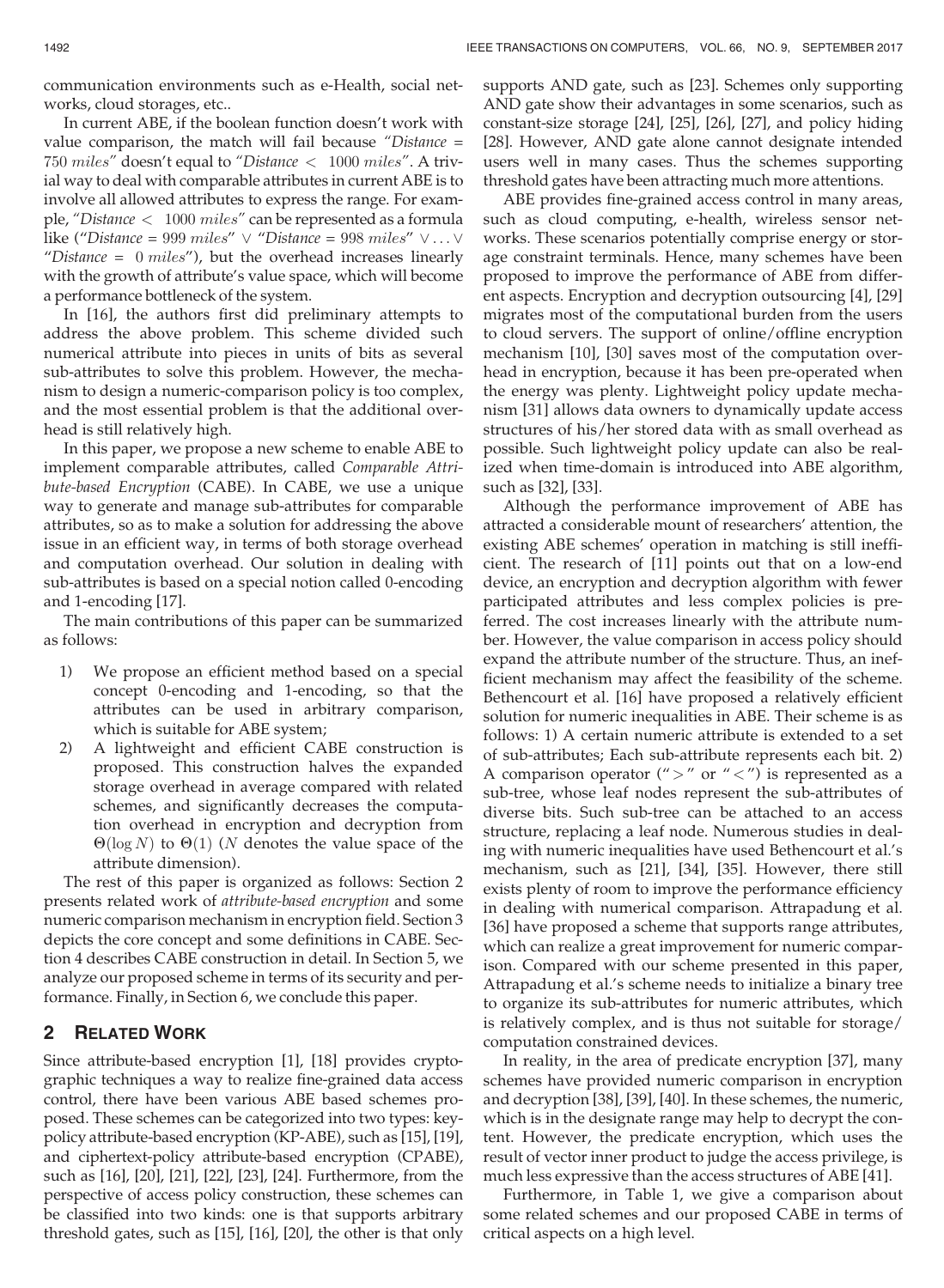| Scheme                                                        | Basic Algorithm      | Support for<br>Comparison | Highlight                                    | <b>Auxiliary Structure</b> |
|---------------------------------------------------------------|----------------------|---------------------------|----------------------------------------------|----------------------------|
| Goyal et al.'s [15]                                           | KP-ABE               | N <sub>0</sub>            | The First to Realize CP-ABE/KP-ABE           | N/A                        |
| Waters's [20]                                                 | CP-ABE               | N <sub>0</sub>            | LSSS for Arbitrary Thresholds                | N/A                        |
| Bethencourt et al.'s [16]                                     | $CP-ABE$             | Not Efficient             | The First to Provide<br>Attribute Comparison | Not Required               |
| Boneh el al.'s [38]<br>Shi et al.'s [39]<br>Lin et al.'s [40] | Predicate Encryption | Yes                       | Arbitrary Range Border                       | <b>Binary Tree</b>         |
| Attrapadung et al.'s [36]                                     | CP-ABE and KP-ABE    | Yes                       | Arbitrary Range Border                       | <b>Binary Tree</b>         |
| Ours                                                          | CP-ABE and KP-ABE    | Yes                       | <b>Efficient Attribute Comparison</b>        | Not Required               |
|                                                               |                      |                           |                                              |                            |

TABLE 1 Comparison of Related Schemes

# 3 PRELIMINARIES AND DEFINITIONS

The inspiration for this work comes from Lin et al.'s scheme in [17]. The concept of 0-encoding and 1-encoding was proposed initially to solve the Millionaires' Problem (MP) [42]. The common issue of MP and the comparable attribute construction is that: Both of them have numerical comparison process of two entities. However, their security assumptions are totally different. In MP, the involved parties are assumed to be semi-trusted, which means each user would follow the protocol in general, while the wealth of the other party is private, and should be protected in the procedure. On the contrary, in access control system, users may go against the protocol for some unauthorized data, while the privacy is less concerned compared with data confidentiality. Because of the different security assumptions, the mechanisms of using this concept are diverse.

In this section, we will first present the definition of Lin et al.'s 0-encoding and 1-encoding, and then depict the model of our system, using 0-encoding and 1-encoding in a different way with the different environment from MP. In the end, we will propose the security definition.

#### 3.1 Definition of 0-Encoding and 1-Encoding

Our system uses the concept of two special encodings, 0 encoding and 1-encoding.

Let  $s = s_n s_{n-1} \dots s_1 \in \{0, 1\}^n$  be an *n*-length binary string of a value for a certain attribute dimension. The 0-encoding of s is defined as a set  $S_s^0$  such that

$$
S_s^0 = \{s_n s_{n-1} \dots s_{i+1} 1 | s_i = 0, 1 \le i \le n\}.
$$

The 1-encoding of s is the set  $S^1_s$  such that

$$
S_s^1 = \{s_n s_{n-1} \dots s_i | s_i = 1, 1 \le i \le n\}.
$$

Intuitively, 1-encoding of s is the set of all its odd prefix substrings, and the 0-encoding is the set of all of its modified even prefix substrings, where the least significant bit is flipped from "0" to "1". The size of set  $S^0_s$  equals to the number of characters "0" in string s, and meanwhile the size of  $S_s^1$  equals to the number of "1". Compared with the value space of *n*-length binary string:  $N = 2^n$ , both  $S_s^1$  and  $S_s^0$  have at most log<sub>s</sub> N elements at most  $log_2N$  elements.

To compare two integers  $x$  and  $y$  in form of  $n$ -length binary string, we encode x into 1-encoding  $S_x^1$ , and y into 0-encoding  $S_y^0$ . We make the judgment that  $x>y$  if and

only if there's an element in both  $S_x^1$  and  $S_y^0$ . A formula to express this theorem is as

$$
x > y \Longleftrightarrow S_x^1 \bigcap S_y^0 \neq \varnothing. \tag{1}
$$

Lin et al. [17] have proved Eq. (1) clearly. Here we take two 4-bit numbers  $x = 11$  (1011<sub>2</sub>) and  $y = 6$  (0110<sub>2</sub>) as an example to explain it. They are encoded as Table 2.

From the result presented in Table 2, one common element "1" exists in both  $S_x^1$  and  $S_y^0$ , so we can make a conclusion that  $x > y$ . On the contrary, there's no common element in  $S_y^1$ and  $S_x^0$ , which represents almost the same result that  $y \leq x$ .

#### 3.2 Attribute Management

The object we deal with is such attribute that is not an exact value, but stands as a range of continuous values, and may be matched in comparison in ABE system, such as "Score > 75", "Age < 25". For one attribute field  $\mathcal{F}$ , whose value space is  $N$  and minimum value is  $val_{min}$ , we can reduce the storage overhead to  $1/2\lceil \log_2 N \rceil$  in average to make this kind of attribute suit CP-ABE construction with utilization of 0-encoding and 1-encoding. Our procedure is implemented as follows:

For a value  $x \in \mathcal{F}$ , if its minimum value is not zero, compute  $x_m = x - val_{min}$ ; otherwise, such operation can be skipped. For clarity of description, let  $x_m = x$  in this case. If the length of the binary string  $x_m$  is less than  $\lceil \log_2 N \rceil$ , use 0 to fill at high bits. Then what the program deals with is a new  $\lceil \log_2 N \rceil$ -long binary string  $x_m$ . We encode  $x_m$  into 0-encoding  $S_{x_m}^0$  and 1-encoding  $S_{x_m}^1$  with the rule described in Section 3.1. For a certain access structure, if the access policy needs the corresponding attribute  $\mathcal F$  to satisfy that  $\mathcal{F} > x$ , an attribute set  $Set_{c0}(\mathcal{F}, x)$  can be designed as

$$
Set_{c0}(\mathcal{F},x) = \left\{ (\mathcal{F}||^{c} > x^{\prime\prime}||c)|c \in S_{x_m}^0 \right\}.
$$
 (2)

TABLE 2 0-Encoding and 1-Encoding of 11 and 6

|            | 1-encoding  | 0-encoding |
|------------|-------------|------------|
| $x=1011_2$ | 101<br>1011 | 11         |
| $y=0110_2$ | 01<br>011   | 0111       |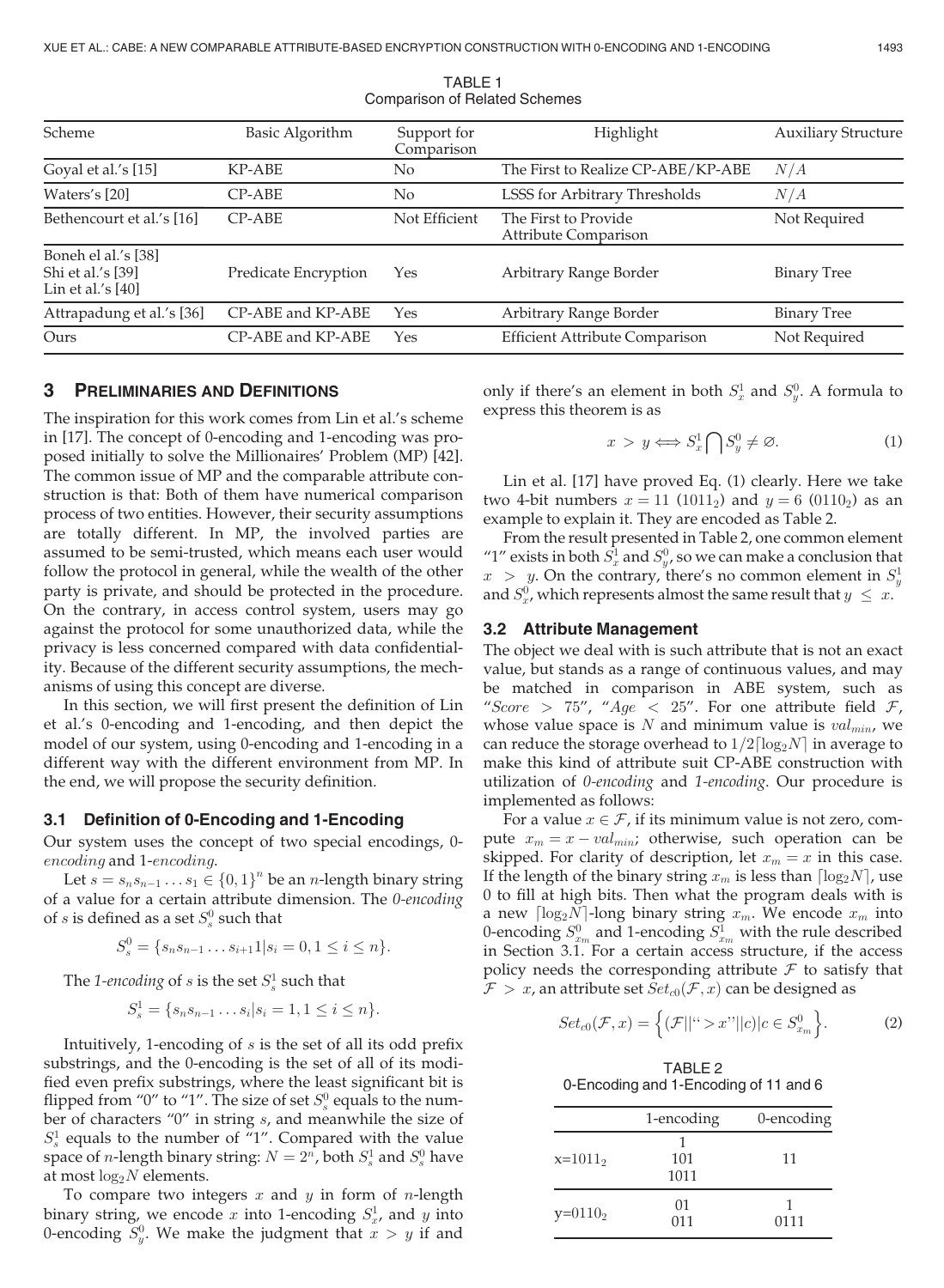

Fig. 1. Model of comparison and matching for comparable attribute.

Where, each element of this set includes three parts, and the symbol "||" means a concatenation of two different parts. Each element of the set represents a sub-attribute of the comparable attribute  $\mathcal{F} > x$ . If the policy needs " $\mathcal{F} < x$ ", we use a set  $Set_{c1}(\mathcal{F}, x)$  to represent this attribute

$$
Set_{c1}(\mathcal{F}, x) = \left\{ (\mathcal{F}||^{4} < x^{"}||c)|c \in S_{x_m}^1 \right\}.
$$
\n<sup>(3)</sup>

For a numerical attribute  $\mathcal{F} = x$ , two sets  $Set_{u0}(\mathcal{F}, x)$ and  $Set_{u1}(\mathcal{F}, x)$  are generated on behalf of this attribute like

$$
Set_{u0}(\mathcal{F}, x) = \left\{ (\mathcal{F}||^{u} < x"||c)|c \in S_{x_m}^0 \right\},\
$$
\n
$$
Set_{u1}(\mathcal{F}, x) = \left\{ (\mathcal{F}||^{u} > x"||c)|c \in S_{x_m}^1 \right\}.\tag{4}
$$

To compare and match the attribute in field  $\mathcal{F}$ , if an access structure raises  $Set_{c1}(\mathcal{F}, x)$  for comparison,  $Set_{u0}(\mathcal{F}, x)$  should be utilized to implement the procedure of matching on behalf of a certain attribute set to be compared. Conversely, if  $Set_{c0}(\mathcal{F}, x)$  is raised,  $Set_{u1}(\mathcal{F}, x)$ should be utilized. Comparison will succeed if two matching sets have a common element. A dishonest user who uses attribute from other field different from  $F$ , or confusedly misuses  $Set_{u0}(\mathcal{F}, x)$  and  $Set_{u1}(\mathcal{F}, x)$  will fail in the procedure of comparison because of the existence of the first two parts of the element.

The procedure of comparison and matching is shown in Fig. 1. For an access structure, the elements of encoded attribute set are managed as a policy tree with an OR gate. While for a user with a specific attribute set, there exists no such organization for the elements. As we can see, if and only if there exists a common element between the two sets, the  $OR$  gate will get a *true* result. This architecture can suit the basic attribute-based encryption well, and the detailed explanation of this model is given in Section 4.

# 3.3 Security Definition

## 3.3.1 Cryptographic Assumption

Let  $\mathbb{G}_0$ ,  $\mathbb{G}_1$  be two multiplicative cyclic groups of a prime order p, and g be a generator of  $\mathbb{G}_0$ . Let  $e : \mathbb{G}_0 \times \mathbb{G}_0 \to \mathbb{G}_1$  be a bilinear pairing, satisfying the following properties:

1) 
$$
e(g^x, g^y) = e(g, g)^{xy}, \forall x, y \in \mathbb{Z}_p;
$$

1494 IEEE TRANSACTIONS ON COMPUTERS, VOL. 66, NO. 9, SEPTEMBER 2017

- 2)  $e(g, g) \neq 1;$ <br>3) To comput
- To compute the pairing  $e$  is efficient.

Definition 1. Decisional Bilinear Diffie-Hellman (DBDH) assumption. Given a tuple  $(g^a, g^b, g^c, Z)$ , where  $a, b, c \in \mathbb{Z}_p$ and  $Z \in \mathbb{G}_1$ , for any polynomial algorithm adversary A, it is negligible to determine whether  $Z = e(g,g)^{abc}$ , or  $Z$  is a random element of  $\mathbb{G}_1$ . The advantage is defined as follows:

$$
\frac{1}{2} |Pr[\mathcal{A}(g, g^a, g^b, g^c, e(g, g)^{abc}) = 1] - Pr[\mathcal{A}(g, g^a, g^b, g^c, e(g, g)^z) = 1]|.
$$
\n(5)

#### 3.3.2 Security Model

The security model is formalized by the following security game between an adversary  $A$  and a challenger  $C$ .

- $\bullet$ • *Setup.* C runs *Setup*( $1^{\lambda}$ ) to generate system parameters parameters.
- $\bullet$ Phase 1. A makes security key request according to an arbitrary attribute set:

 $\{A_1, A_2, \ldots, A_{l_1}, \{F_1\}, \{F_2\}, \ldots, \{F_{l_2}\}\}\,$ 

where, the  $A_i$  is the normal attribute, and  $\{F_i\}$  is a set of elements for a comparable attribute, including  $Set_{u0}(\mathcal{F}, x)$  and  $Set_{u1}(\mathcal{F}, x)$ .

- $\bullet$ Challenge. A submits two messages  $M_0$  and  $M_1$  with equal length to  $\mathcal{C}$ , along with an access policy  $\mathcal{T}$ . The access policy  $T$  cannot be satisfied by the attribute set in *Phase 1. C* randomly chooses  $M_{\nu}$ ,  $\nu \in (0, 1)$  and encrypts it under the access policy  $T$ . The generated ciphertext is sent to A.
- $\bullet$  Phase 2. A repeat Phase 2 to ask for more attribute keys, as long as the entire attribute set does not satisfy  $T$ .
- $\bullet$ Guess. A outputs a guess  $v'$  of v. The advantage of A is as:

$$
\left| Pr[v' = v] - \frac{1}{2} \right|.
$$
\n<sup>(6)</sup>

Definition 2. Our proposed CABE is secure if all polynomialtime adversaries have at most a negligible advantage in the above game.

# 4 CONSTRUCTION OF OUR PROPOSED CABE

In this section, we adopt CP-ABE [16] as the basic construction to depict the architecture of CABE, but the mechanism also works well in KP-ABE. We will propose several specific models of CABE, and describe four fundamental algorithms of Setup, Encrypt, KeyGen and Decrypt in details.

#### 4.1 Some Definitions in CABE

Before presenting the CABE, there are several definitions given first. Extended Attribute Set represents the set of attributes we deal with in CABE, which has some differences from original CP-ABE. Access structure  $T$  is presented to show the basic idea on how it works to achieve fine-grained access control using CABE.

# 4.1.1 Extended Attribute Set

Let  $S_0$  be the set of attributes involved in the access structure of data. Original  $S_0$  has both boolean elements and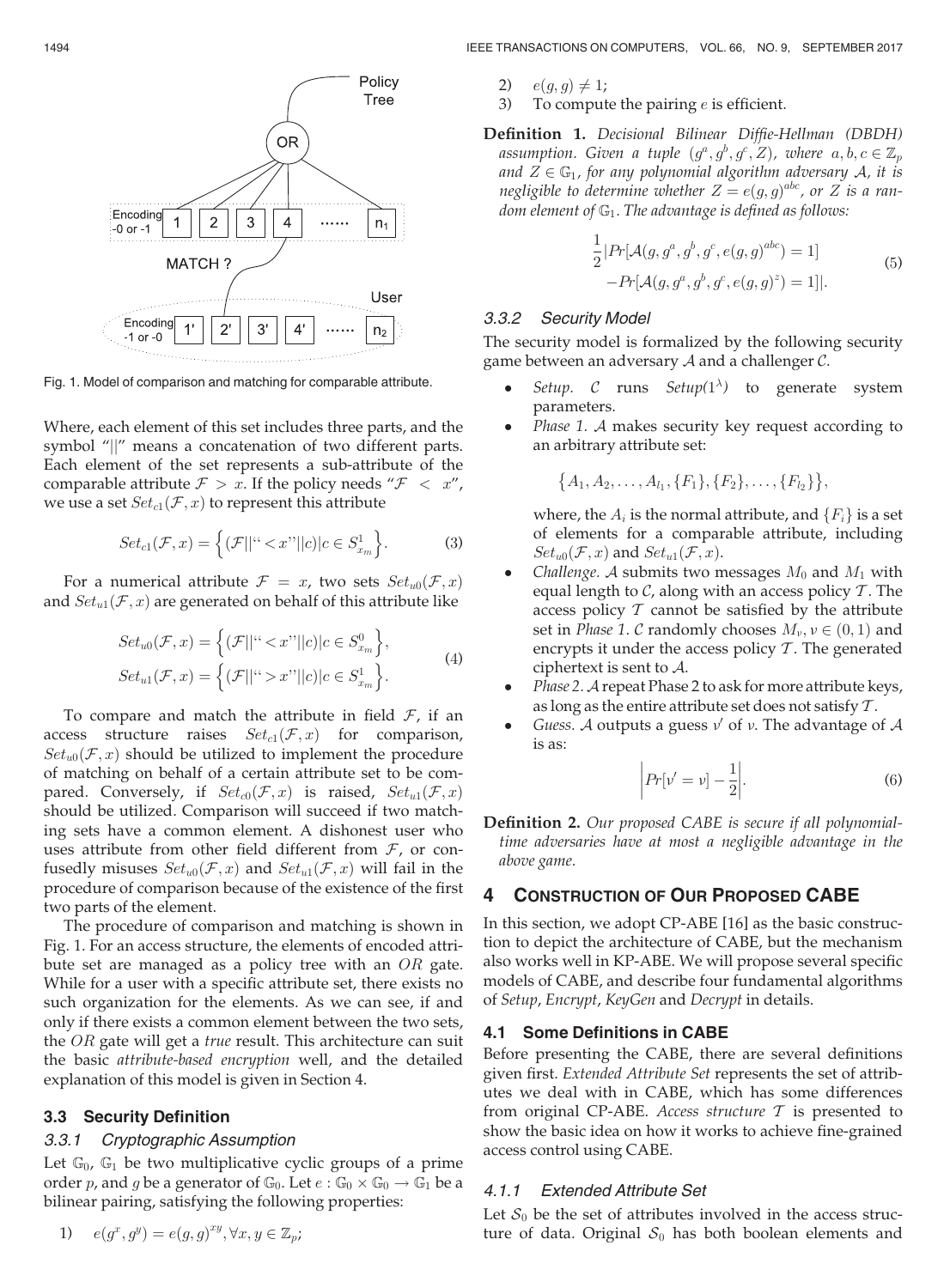

Fig. 2. Model of access structure with comparable attributes.

comparable ones. To deal with the latter, for example, an involved attribute is "Score  $> 75$ ", we can replace it by elements in  $Set_{c0}(Score, 75)$ . We will get a new attribute set after all comparable attributes are replaced with elements of their 0-encodings (if the policy needs " $>$ ") or 1-encodings (if the policy needs "  $\lt$  "). We use a new symbol  $S_1$  to represent modified attribute set of the structure.

Accordingly,  $S_0$  represents the original attribute set without encoding for the comparable attributes. These comparable attributes can be divided into 3 categories: 1) For the attribute that only needs inequality  $" < "$ , we replace it with elements of  $Set_{u0}(\mathcal{F}, x)$ ; 2) For that only needs ">", we replace it with elements of  $Set_{u1}(\mathcal{F}, x)$ ; 3) For the one that needs both inequalities " $\lt$ " and " $>$ ", we replace it with elements of both  $Set_{u0}(\mathcal{F}, x)$  and  $Set_{u1}(\mathcal{F}, x)$ . The new attribute set is denoted as  $S_2$ .

#### 4.1.2 Access Structure T

We use the popular model of access strategy usually utilized in ABE, whose structure is an access policy tree, denoted as  $T$ . Fig. 2 shows the model of our access structure, which is a little different from the access policy tree in typical CP-ABE. Each circle represents a single node in the tree, especially, each circle with "A" represents an attribute, and the circle with "OR" represents an OR gate. Each triangle represents a subtree composed of some nodes: A "Threshold Gates" is composed of a number of non-leaf nodes, while "0-encoding subtree" and "1-encoding subtree" are respectively composed of an only-one-layer sub-tree with one OR gate and several leaf nodes, where each leaf node represents an element of  $Set_{c0}(\mathcal{F}, x)$  (if the operation is " $\mathcal{F} > x$ ") or  $Set_{c1}(\mathcal{F}, x)$  (if the operation is " $\mathcal{F} < x$ ").

To be noted, each non-leaf node of  $\mathcal T$  actually represents a threshold gate according to the number of its child nodes and the threshold value of sharing strategy. For a non-leaf node  $x$ , if its sharing is  $(t, n)$ , the number of its child nodes is *n*, while *t* represents its threshold gate. If  $t = 1$ , the threshold is an OR gate, while if  $t = n$ , it is an AND gate.

Compared with the traditional access policy tree without consideration of attribute comparison, our designed tree replaces each comparable attribute node with a one-layer subtree depicted in Fig. 2.

#### 4.2 Construction with Symmetric Bilinear Pairing

In our construction, we will present four basic phases: Setup, Encrypt, Key Generation (KeyGen) and Decrypt.

# 4.2.1 Setup $(1^{\lambda}) \rightarrow (MK, PK)$ <br>In this process, with a security

In this process, with a security requirement  $\lambda$ , an authority randomly chooses two multiplicative cyclic groups  $\mathbb{G}_0$ and  $\mathbb{G}_1$  with the same prime order p, satisfying the bilinear map as  $e : \mathbb{G}_0 \times \mathbb{G}_0 \to \mathbb{G}_1$ . The process selects a generator g from  $\mathbb{G}_0$ , and selects two secrets  $\alpha$ ,  $\beta \in \mathbb{Z}_p^*$ . The secret master key MK of the authority is  $(\beta, \alpha^{\alpha})$  and the secret master key MK of the authority is  $(\beta, g^{\alpha})$ , and the public parameter PK is published as

$$
PK = \big\{\mathbb{G}_0, g, h = g^{\beta}, e(g, g)^{\alpha}\big\}.
$$

This phase also generates a hash algorithm  $H : (0,1)^* \to \mathbb{G}_0$ , mapping any binary string to a random<br>element of  $\mathbb{G}_0$ element of  $\mathbb{G}_0$ .

#### 4.2.2 Encrypt $(M, PK, T) \rightarrow CT$

The subject of this phase is the data owner who wants to share a document M under the access policy  $\mathcal T$ . To achieve this goal, we can divide this process into two steps, the object we deal with in the first step is the plaintext  $M$ , and the object of the other is the policy structure  $\mathcal{T}$ .

In the first step,  $K$  is a randomly selected key of a symmetric cryptography, and *s* is a random secret from  $\mathbb{Z}_p^*$ . *M* is encrypted with  $\tilde{K}$  as:  $\tilde{C} = E_K(M), C = h^s, \hat{C} = K \cdot e(\tilde{g}, g)^{\alpha s}$ .

In the second step, all nodes of  $T$  will be assigned a secret number from root  $R$  to leaf nodes with the following rules:

The root  $R$  is assigned with the secret s corresponding to  $C$  produced in the former step. For a non-leaf node  $x$ (including R) that has been assigned a secret  $s_x$  and with the threshold value  $k_x$ , the algorithm randomly generates a polynomial  $q_x$ , which holds three characters listed below:

- 1) The degree of polynomial  $q_x$  must satisfy:  $d_x = k_x 1$ .<br>2) The value of this polynomial holds that:  $a_x(0) = s_x$ .
- The value of this polynomial holds that:  $q_x(0) = s_x$ . This property makes the polynomial relative to the secret of corresponding node x.
- 3) Each value  $q_x(i)$  with different index *i* is assigned to each of x's child nodes.

For instance, faced with a threshold gate (3, 5) and its secret  $s_x$ , the polynomial can be generated as the format  $q_x = a_2 x^2 + a_1 x + s_x$ , where  $a_2 \in_R \mathbb{Z}_{p}^*$ ,  $a_1 \in_R \mathbb{Z}_p$ . Such format satisfies the above mentioned restrictions: 1) its degree is  $d = k - 1 = 2$ ; 2)  $q_x(0) = s_x$ . Then, each of its child nodes  $x_i$ (assume  $i = 1, 2, \ldots, 5$ ) is assigned a value  $q_x(i)$  according to its unique index i.

For a leaf node  $x$  that has been assigned a secret  $s_x$ , and representing the attribute *y*, calculate  $C_y$ ,  $C'_y$  as:  $C_y = g^{s_x}, C_y = H(y)^{s_x}.$ 

The ciphertext is

$$
CT = \Big\{T, \ \tilde{C}, \ \hat{C}, \ C; \ \forall y \in S_1: \ C_y, \ C'_y \Big\}.
$$

Here,  $S_1$  is the extended attribute set, defined in Section 4.1.1. In Section 4.1.1, we also define  $S_2$ , which will be used in the next paragraph.

## 4.2.3 KeyGen( $MK, S_2$ )  $\rightarrow SK$

In this phase, the authority will determine the attribute set  $S_0$  for each user, and then extends the set to  $S_2$ , modifying the comparable attributes. Then, the authority will select two kinds of security parameters  $u$  and  $r$ , that should be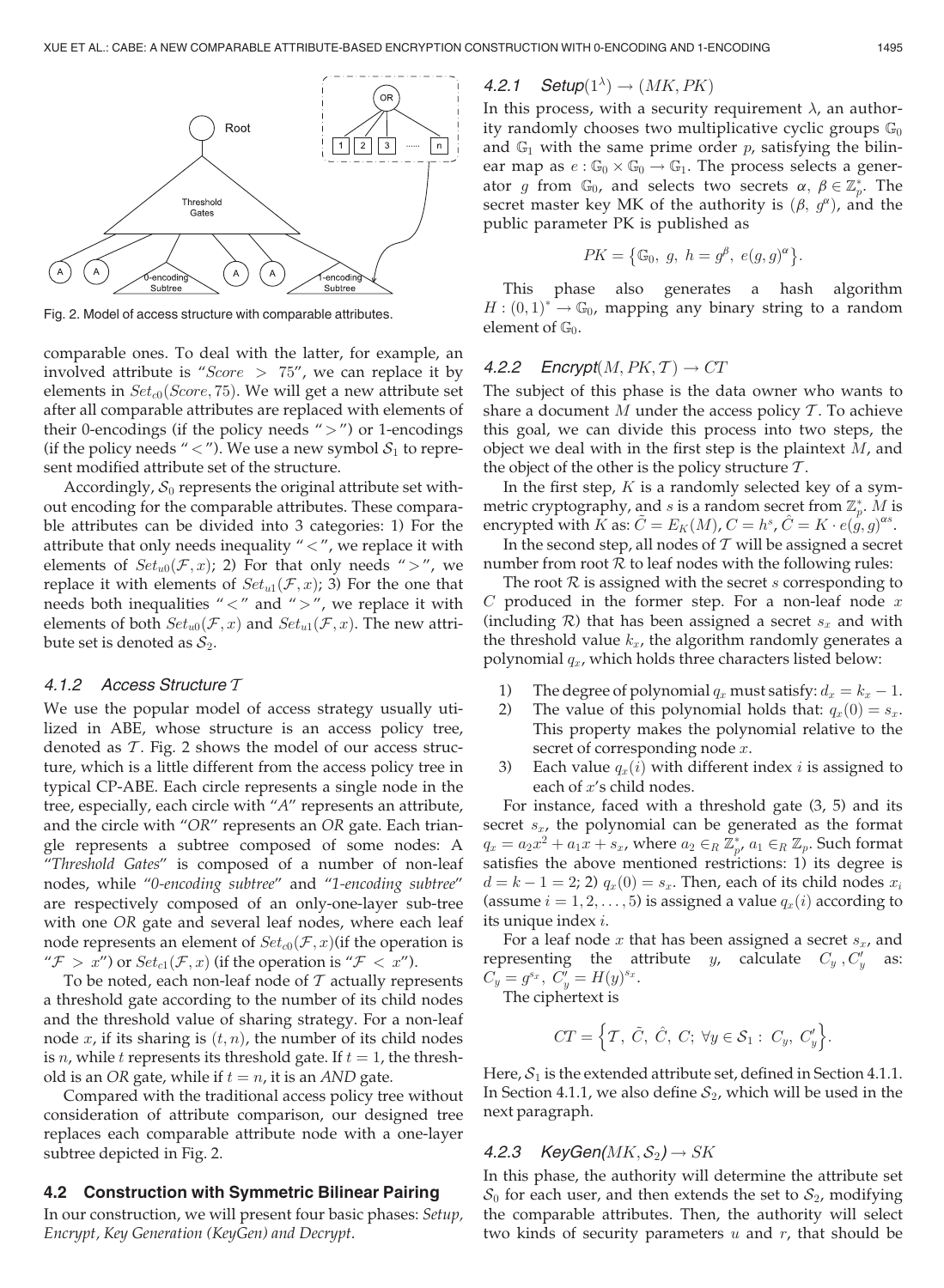masked to the user. The first one is related to the identity of user and it stands the same among all attributes in  $S_2$ , the second is related to the attribute, and the authority can choose different " $r$ " for different attributes. For every element  $y \in S_2$  (Boolean attribute or sub-attribute of a comparable attribute), we use  $r_y$  to represent the different security parameter  $r$ . Then the security key  $SK$  is generated as

$$
D=g^{\frac{\alpha+u}{\beta}};\ \forall y\in\mathcal{S}_2:\ D_y=g^u\cdot H(y)^{r_y},\ D'_y=g^{r_y}.
$$

# 4.2.4 Decrypt(CT,  $SK$ )  $\rightarrow$  M

We divide this operation into two steps like Encrypt phase. The first step aims at getting the corresponding secret s buried in the root of  $\mathcal T$ , and in the second step, the reconstructed s is used to decrypt the content of the data.

In the first mission, the process carries on dealing with the policy tree  $\mathcal T$ , and the algorithm is as follows:

 $\bullet$  For a leaf node that is matched with one attribute from  $S_2$ , let the corresponding attribute be y, and the secret value be  $s_x$ . The algorithm is as follows:

$$
F_x = \frac{e(C_y, D_y)}{e(D'_y, C'_y)}
$$
  
= 
$$
\frac{e(g^u \cdot H(y)^{r_y}, g^{s_x})}{e(g^{r_y}, H(y)^{s_x})}
$$
  
= 
$$
e(g, g)^{u \cdot s_x}.
$$
 (7)

 $\bullet$ For a non-leaf node  $x$ , if no less than  $k_x$  of its child nodes have passed decryption algorithm, we denote the set of the decrypted child node as  $S_x$  then the algorithm proceeds as follows:

$$
F_x = \prod_{z \in \mathcal{S}_x} F_z^{\Delta_{i,\mathcal{S}_{x,z}}(0)}
$$
  
= 
$$
\prod_{z \in \mathcal{S}_x} e(g,g)^{u \cdot s_z \Delta_{i,\mathcal{S}_{x,z}}(0)}
$$
  
= 
$$
e(g,g)^{u \cdot s_x}.
$$
 (8)

In Eq. (8),  $\Delta_{i,S}(x) = \prod_{j \in S, j \neq i} \frac{j-x}{j-i}$ , which is defined in [16];  $S_{x,z}$  represents a set  $S_x$  without the element z. The equation will return true, because these nodes are in the same polynomial and  $s_x$  is the secret value in this polynomial.

We can re-use the instance of threshold (3, 5) with polynomial  $q_x = a_2x^2 + a_1x + s_x$  for description clarification. Consider three child nodes are satisfied with shares  $q_i = a_2 i^2 + a_1 i + s_x$ ,  $i = 1, 2, 3$ . In the previous procedures,<br>the user has already setten  $e^{(a_1 c_2 i^2 + a_1 i + s_x)}$ ,  $i = 1, 2, 3$ . the user has already gotten  $e(g,g)^{u \cdot (a_2 i^2 + a_1 i + s_x)}$ ,  $i = 1, 2, 3$ . Following Eq. 8, we can get

$$
\left(e(g,g)^{u \cdot (a_2 \cdot 1^2 + a_1 \cdot 1 + s_x)}\right)^{\frac{2}{12}} \cdot \left(e(g,g)^{u \cdot (a_2 \cdot 2^2 + a_1 \cdot 2 + s_x)}\right)^{\frac{1}{-1}} \cdot \left(e(g,g)^{u \cdot (a_2 \cdot 3^2 + a_1 \cdot 3 + s_x)}\right)^{\frac{1}{-2}} = e(g,g)^{us_x},
$$

which is a correct output of the threshold gate.

When the algorithm in root node  $R$  returns true, it means we get  $S = e(g, g)^{u \cdot s}$ , which is the input parameter of the second step. In the second step, the algorithm is as follows:

$$
\hat{K} = \frac{\hat{C} \cdot S}{e(C, D)} \n= \frac{K \cdot e(g, g)^{\alpha s} e(g, g)^{us}}{e(h^s, g^{\frac{\alpha + u}{\beta}})} = K,
$$
\n
$$
M = D_{\hat{K}}(\tilde{C}).
$$
\n(9)

If  $S_2$  matches the policy  $T$ , then the security key can be used to decrypt the data and get the information. Otherwise, the user cannot decrypt it even he downloads the file from the storage platform.

# 4.3 Scheme Variant Based on Asymmetric Bilinear Pairing

Our scheme can be easily extended to a scheme based on asymmetric bilinear pairings, which is more efficient than the one based on symmetric pairings. In what follows, we briefly present the extension, mainly the differences compared with the scheme presented above.

In the phase of Setup, the authority generates  $\mathbb{G}_1$ ,  $\mathbb{G}_2$  and  $\mathbb{G}_T$  with a prime order p, satisfying bilinear map  $e : \mathbb{G}_1 \times$  $\mathbb{G}_2 \rightarrow \mathbb{G}_T$ . Differently, g is a generator in  $\mathbb{G}_1$ , and the hash algorithm is defined as  $H : (0,1)^* \to \mathbb{G}_2$ . We also choose  $\mathbb{G}_2$ 's generator, denoted as  $g'$ . Accordingly, we substitute  $(g')^{\alpha}$  for generator, denoted as  $g'$ . Accordingly, we substitute  $(g')^{\alpha}$  for  $g^{\alpha}$  as a component of  $MK$ , and substitute  $e(g,g')^{\alpha}$  for  $e(g,g)^{\alpha}$ as a component of PK. Other parameters are outputted as the same as before.

In the phase of Encrypt, nothing is changed. Be noted that  $C_y$  and  $C'_y$  are elements in  $\mathbb{G}_1$  and  $\mathbb{G}_2$ .<br>In the phase of Key Concration, D and  $\ell$ 

In the phase of Key Generation,  $D$  and every  $D_y$  in security key is different:  $D = (g')^{(\alpha+u)/\beta}$  and  $D_y = (g')^u \cdot H(y)^{r_y}$ , where u and  $r<sub>v</sub>$  are randomly chosen in the same way as before.

In the phase of Decrypt, the user follows the same procedure as the scheme based on symmetric pairings. This extended scheme not only preserves the correctness of the basic scheme, but is also more efficient. Also, be noted that the security features are preserved as well, although our later confidentiality proof is based on the DBDH assumption on symmetric pairings.

#### 4.4 The WSN Application Revisited

We can refer to a specific instance to show how the mechanism of 0-encoding and 1-encoding is embedded into attribute-based encryption in our scheme. We re-use the instance of wireless sensor network given in Section 1, where the access policy is "(Distance  $\langle$  1000) AND (Date  $>$ *May 1st)"*, and the attribute set is  $\{Distance = 750, Date =$ July 7th, Owner =  $(exports, officers)$ .

In our mechanism, the boolean attributes are not modified, such as "Owners" in this example. For comparable attributes, we first define the range of each attribute's value. For "distance", we assume that the value range is from 0 to 1,023, and we use 10-bit string to express every value. For "date", 9-bit string is sufficient to express 366 days, we use one integer to represent each day. In the example proposed in Section 1, one entity's attributes {Distance  $= 750$  miles, Date = July 7th, Owner = (experts, officers) can be expressed as an attribute set  $S_0$ : {Distance = 1011101110, Date =  $010111101, experts, officers\}.$ 

After that, we modify the comparable attributes as Eq. (4) with the encoding scheme, and expand the set as shown in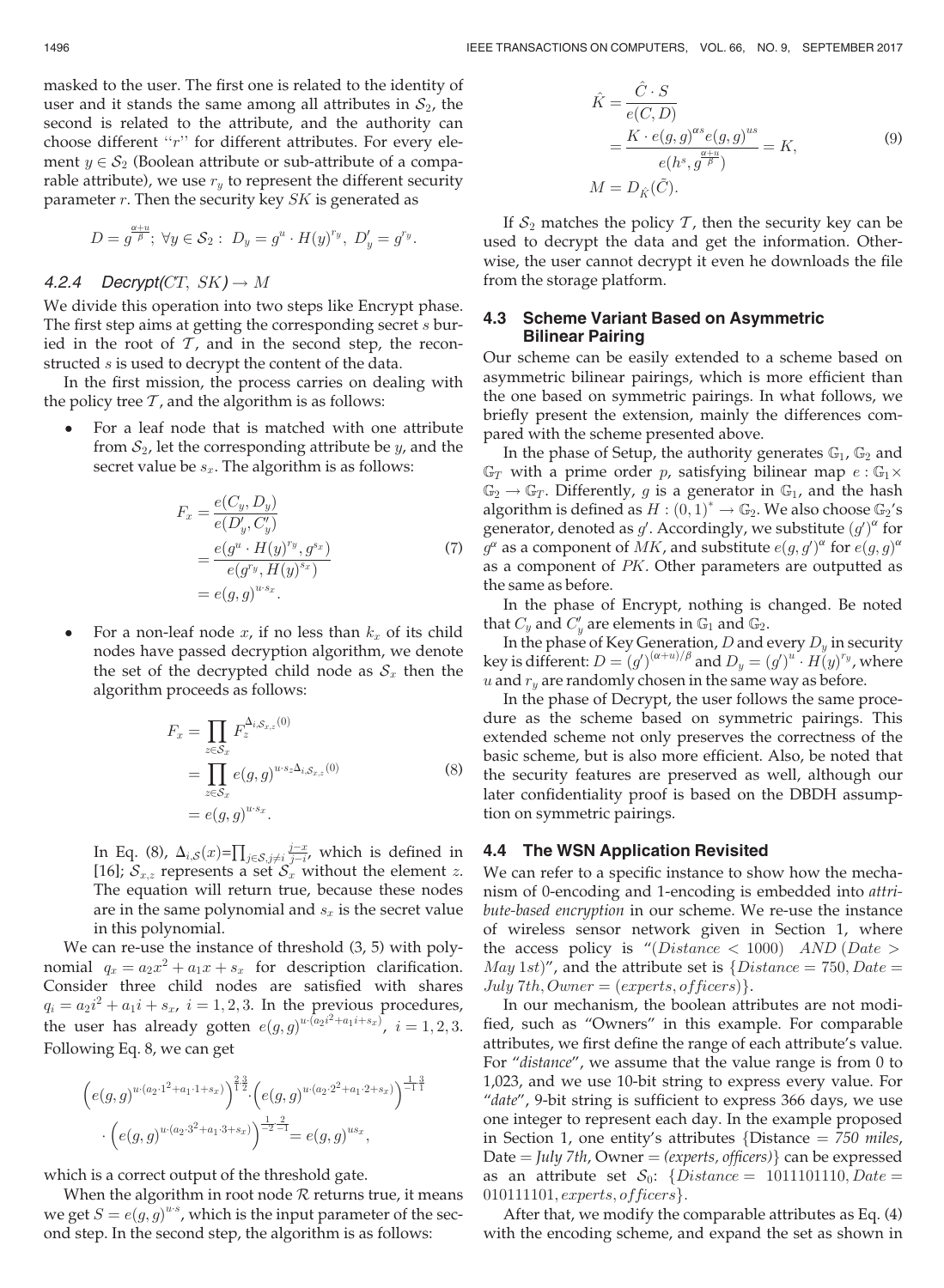| LADAHUGU OGLUI ALIHUULGO |                        |                                                                                                                                                                              |  |  |
|--------------------------|------------------------|------------------------------------------------------------------------------------------------------------------------------------------------------------------------------|--|--|
| <b>Attributes</b>        | Expanded Attribute Set |                                                                                                                                                                              |  |  |
| July 7th                 | 0-encoding             | date $   < x   1$<br>date $   < x    011$<br>date $   < x   01011111$                                                                                                        |  |  |
|                          | 1-encoding             | <i>date</i> $   > x   01$<br>date $   > x   0101$<br>date $   > x   01011$<br>date $   > x   010111$<br>date $   > x   0101111$<br>date $   > x   010111101$                 |  |  |
| 750                      | 0-encoding             | dist $   < x   11$<br>dist $   < x   101111$<br>dist $   < x   1011101111$                                                                                                   |  |  |
|                          | 1-encoding             | dist    > x    1<br>dist $   > x   101$<br>dist $   > x   1011$<br>dist $   > x   10111$<br>dist $   > x   1011101$<br>dist $   > x   10111011$<br>dist $   > x   101110111$ |  |  |
| wner                     |                        | experts<br>officers                                                                                                                                                          |  |  |

TABLE 3 Expanded Set of Attributes

Table 3. The size of the attribute size is enlarged to 21 items from 4 items.

For an access policy "(Distance <sup>&</sup>lt; 1000) AND (Date <sup>&</sup>gt; May 1st)", we first translate the two values into two binary strings. "May 1st" is expressed as an integer "121"(Which means the 121st day of a year.). Then we generate 1000's 1-encoding and 121's 0-encoding. Finally, a CABE access policy tree is depicted as Fig. 3. In this figure, the first OR gate and its 6 child nodes jointly represent an attribute (*Distance*  $<$  1000); And the second *OR* gate and its 4 child nodes jointly represent the other attribute ( $Date > May 1st$ ).

Because of the property of 0-encoding and 1-encoding, we can find "date  $\| > x \| 01$ " in the attribute set of the ciphertext; This item makes the first  $OR$  gate return a true result. And the item "dist  $\| \lt x \| 11$ " makes the second OR gate return true. At last, the root node returns true, meaning the access behaviour is allowed. It means the architecture works in a correct way.

We can also take other examples, in which the access policy will allow or ban access behaviors correctly. Therefore, with the correct structure based on 0-encoding and 1-encoding, and the secure algorithm of attribute-based encryption, CABE scheme provides an efficient access control mechanism, being able to deal with any numeric inequality.

#### 5 SECURITY AND PERFORMANCE ANALYSIS

# 5.1 Security Analysis

We analyze the security properties of CABE according to the security model defined in Section 3.3.

#### 5.1.1 Confidentiality

Theorem 1. If an adversary can break CABE in polynomial time, then a simulator can be constructed to play the DBDH game with a non-negligible advantage.



Fig. 3. Policy tree of CABE (The top 6 leaf nodes represent all elements, whose binary string is "1111101000", in 1-encoding of "1000". The 4 bottom leaf nodes represent all elements, whose binary string is "001111001", in 0-encoding of "121" (represents the date of May 1st)).

**Proof.** Suppose there exists a polynomial-time adversary  $\mathcal{A}$ , who can compromise our scheme with advantage  $\epsilon$ . We build a simulator  $\beta$  who can play the DBDH game with advantage  $\frac{2}{2}$ . The simulation procedures are as follows:<br>At first, the challenger C of DBDH game sets

At first, the challenger  $C$  of DBDH game sets the groups  $\mathbb{G}_0$  and  $\mathbb{G}_1$  with the bilinear map e and generator  $g \in \mathbb{G}_0$ . C securely flips a random coin  $\mu \in (0, 1)$ . If  $\mu = 0$ ,  $\mathcal C$  sets a tuple  $(A,B,\tilde C,Z)$  =  $(g^a,g^b,g^c,e(g,g)^{abc})$ ; otherwise it sets  $(A, B, C, Z) = (g^a, g^b, g^c, e(g, g)^z)$  for random  $a, b, c, z$ . Then, C sends  $(A, B, C, Z)$  to the simulator B.

Setup. The simulator B sets  $\mathbb{G}_0$ ,  $\mathbb{G}_1$ , e, and g from C, and randomly chooses  $\beta$ ,  $\alpha \in \mathbb{Z}_p^*$ . For each attribute  $A_i$ (including normal attribute and the sub-attribute of the comparable attribute), B uses  $q^{t_i}$  to formulate  $H(A_i)$  in this simulation. It then gives  $A$  the public parameters as

$$
(\mathbb{G}_0, \mathbb{G}_1, h = g^{\beta}, e(g, g)^{\alpha}; \ \forall A_i : g^{t_i}.
$$

Phase 1. A adaptively makes requests for security keys corresponding to attribute set  $\mathcal{S}_U = (A_1, A_2, \ldots, A_l, \{F_1\},\$  ${F_2}, \ldots, {F_{l_2}}$ , and arbitrarily designs a challenge access policy  $T$  such that none subset of  $S_U$  satisfies  $T$ . Especially for comparable attribute, each pair  $F_i$  and  $F_j$  ( $\forall i \neq j$ ) can be either in the same attribute dimension or in different ones. Let  $S_T$  denote the attribute set in T, and  $\Gamma$  denote the subset of  $\mathcal{S}_T-\mathcal{S}_U$ , such that none of  $\mathcal{S}_T-\Gamma$  satisfy the policy of  $T$ . B accepts the requests, it randomly selects  $r$ , and  $r_i$  for each element in  $S_U$ . It computes the global security key  $D = (C \cdot g^{\alpha})^{1/\beta}$ , and then computes each attribute key as  $(D_i = C \cdot (g^{t_i})^{r_i}$ ,  $D'_i = g^{r_i}$ ) for each  $A_i \in S$ . Then  $B$ returns the above created security key to A.

Particularly for a comparable attribute dimension, because of the property of 0-encoding and 1-encoding, if the attribute value is not in the range of the policy, then there is no common element (or the same sub-attribute) between  $T$  and  $S_U$  for this dimension. Detailed Security analysis of the comparable attributes are proposed in Section 5.1.3.

Before the Challenge procedure, we first define the following two procedures: PolySat and PolyUnsat.

PolySat( $\mathcal{T}_x$ ,  $s_x$ ). This procedure sets up the polynomials for the nodes of a sub-tree with satisfied root node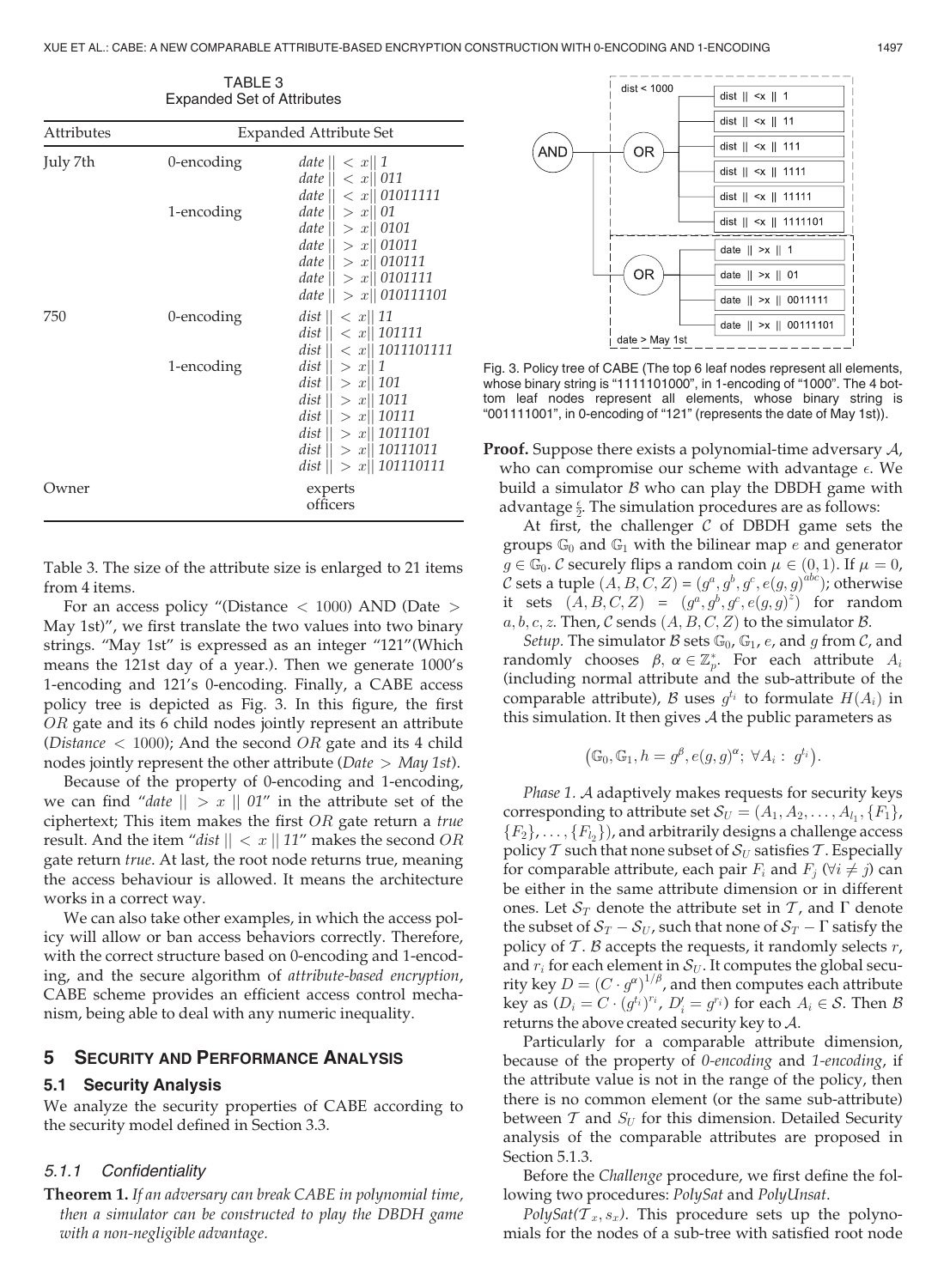PolyUnsat( $T_x, g^{s_x}$ ). This procedure sets up the polynomials for nodes of an access tree with unsatisfied root node, that is  $S_U$  does not satisfy  $T_x$ . It first defines a polynomial  $q_x$  of degree  $d_x$  for  $x$ , such  $g^{q_x(0)} = g^{s_x}$ . Because  $x$  is an unsatisfied node, no more than  $d_x$  child nodes of are satisfied. For each satisfied node  $y$ , the procedure chooses a random  $s_y \in \mathbb{Z}_p$ . It then fixes the remaining unsatisfied points of  $q_x$  to completely define  $q_x$ . The procedure recursively defines the polynomials for the child nodes of  $x$  by calling:

- $\bullet$ PolySat( $\mathcal{T}_y, q_x(index_y)$ ), if y is a satisfied node. B knows the value  $s_y = q_x(index_y)$  in this case.
- $\bullet$ • PolyUnsat $({\mathcal T}_y, g^{q_x (index y)})$ , if  $y$  is not a satisfied node. In this case, only  $g^{s_y}=g^{q_x (index_y)}$  is known.

Notice that in both of the two procedures,  $q_y(0) = q_x(index_y)$  for each child node y of x. The procedure with satisfied and unsatisfied comparable attributes belongs to PolySat and PolyUnsat, respectively.

When receiving the access structure  $T$ ,  $B$  first runs PolyUnsat  $(T, A)$  to define polynomials for each node  $x \in \mathcal{T}$ . Notice that for each attribute  $i \in \mathcal{S}_T$ , we know  $q_x$ completely of the corresponding node x if  $i \notin \Gamma$ ; if x is not satisfied, then we only have knowledge of  $g^{q_x(0)}$ . In addition, the base secret of  $T$  is  $a$  from DBDH game.

Challenge. A submits two challenge messages  $M_0$  and  $M_1$  to  $\mathcal B$ , and  $\mathcal B$  flips a secure coin  $v \in (0, 1)$ . For each attribute  $i$  in  $\mathcal{S}_T$ , if  $i \in \Gamma$ ,  $C_i = B^{q_i(0)}$ ,  $C'_i = (B^{t_i})^{q_i(0)}$ ; otherwise,  $C_i = g^{q_i(0)}$ ,  $C_i' = (g^{t_i})^{q_i(0)}$ . B returns the following  $CT^*$  to  ${\mathcal{A}}$ 

$$
CT = \left(T, M_{\nu} \cdot \frac{e(C \cdot g^{\alpha}, A)}{Z}, h^{s} = A^{\beta}, \{C_{i}, C'_{i}\}_{i \in S_{T}}\right).
$$

Therefore,  $\beta$  is able to simulate the scheme. Furthermore, from the perspective of  $A$ , the distribution of each component is identical to that in the original scheme.

If  $\mu = 0$ , then  $Z = e(g, g)^{abc}$ . We let the attribute key of satisfied attribute be  $D_1 = e^{bc} \cdot (e^{i} \cdot)^{r_i}$   $D' = e^{r_i}$  We unsatisfied attribute be  $D_i = g^{bc} \cdot (g^{t_i})^{r_i}$ ,  $D'_i = g^{r_j}$ . We assume the lagrange interpolation for a secret s is:  $s = \sum_i \lambda_i \cdot x_i$  for some share set  $\{x_i\}$ . Then for any sub-set  $S'_T \subseteq S_T$ , that satisfies  $T$ , we can find  $\lambda_{x_i}$  for each attribute  $i \in S_T$  such that  $\sum_{i \in S'_T} \lambda_{x_i} \cdot q_{x_i}(0) = a$ . We then have reconstruction of  $F_R$  as

$$
F_R = \prod_{i \in S'_T} F_{x_i}^{\lambda_{x_i}} = \prod_{i \in S'_T} \left( \frac{D_i, C_{x_i}}{D'_i, C'_{x_i}} \right)^{\lambda_{x_i}}
$$
  
=  $(e(g, g)^{bc})^{\sum_{i \in S'_T} \lambda_{x_i} q_{x_i}(0)}$   
=  $e(g, g)^{abc}$ . (10)

Therefore,  $CT^*$  is a valid random encryption of  $M_{\nu}$ .

Otherwise, if  $\mu = 1$ , the  $Z = e(g, g)^{z}$  is only a random<br>ment from  $\mathbb{C}^{\mathbb{C}}$  from the view of  $A$  and such  $CT^*$  conelement from  $\mathbb{G}_2$  from the view of A, and such  $CT^*$  contains no information about  $M_{\nu}$ .

Phase 2. Repeat Phase 1 adaptively. A cannot obtain security key associated to any normal or comparable attribute in  $\Gamma$ .

Note that this phase is not exactly the same as Phase 2 in the proposed security model in Section 3.3. If A applies for some attributes from  $\Gamma$ , the ultimate attribute set may still do not satisfy the challenge access policy; however, in this simulation,  $\beta$  cannot generate the corresponding security key, whose form is as  $D_i = g^{bc} \cdot (g^{t_i})^{r_i}$ ,  $D'_i = g^{r_i}$ . Due to the above reason, the simulation has to abort. Whereas, such abortion is not due to the security problem of CABE, and our analysis does not take such issue into consideration.

Guess. A will submits a guess  $v'$  of v. If  $v' = v$ , B will output its own guess  $\mu' = 0$  to indicate that the tuple of DBDH game is a valid BDH-tuple. Otherwise it outputs  $\mu' = 1$  to indicate it was given a random 4-tuple.

We assume the distribution of  $\mu$  and  $\nu$  is independent. In this case, where  $\mu = 1$  A obtains no information about *v*. We have  $Pr[v \neq v' | \mu = 1] = \frac{1}{2}$ . Since  $\mu' = 1$  when  $v \neq v'$ , we have  $Pr[u' = u | \mu = 1] = \frac{1}{2}$ . we have  $Pr[\mu' = \mu | \mu = 1] = \frac{1}{2}$ .<br>Otherwise if  $\mu = 0$  CT<sup>\*</sup> is

Otherwise if  $\mu = 0$ ,  $CT^*$  is a valid encryption of  $M_{\nu}$ . The adversary A has an advantage  $\epsilon$  by definition. We have  $Pr[v = v' | \mu = 0] = \frac{1}{2} + \epsilon$ . Since B will guess  $\mu' = 0$ <br>when  $y = y'$  we have  $Pr[u' = u | u = 0] = \frac{1}{2} + \epsilon$ . when  $v = v'$ , we have  $Pr[\mu' = \mu | \mu = 0] = \frac{1}{2} + \epsilon$ .<br>The overall advantage of *B* in DBDH game i

The overall advantage of  $\beta$  in DBDH game is

$$
Adv_{\mathcal{B}} = Pr[\mu' = \mu | \mu = 1] \frac{1}{2} + Pr[\mu' = \mu | \mu = 0] \frac{1}{2} - \frac{1}{2}
$$

$$
= \frac{1}{2} \frac{1}{2} + \frac{1}{2} (\frac{1}{2} + \epsilon) - \frac{1}{2} = \frac{1}{2} \epsilon.
$$
(11)

As proved above, there exists a non-negligible polynomial-time adversary  $\frac{\epsilon}{2}$  in DBDH game if the advantage for the polynomial-time adversary in our scheme is  $\epsilon$ . We for the polynomial-time adversary in our scheme is  $\epsilon$ . We can conclude that our scheme is semantically secure  $a$ gainst chosen plaintext attack.

# 5.1.2 Security Against Collusion Attack

Inherited from CP-ABE, the system is secure against the collusion attack. Because when a user deals with the policy tree  $\tau$ , the secret of each node is blinded by user's unique random number u.

Let's consider a file  $M$  embedded with an access policy  $T$ , and assume that there is an unauthorized user  $U_i$  who cannot satisfy the policy because of the lack of an attribute  $y_A$ . Meanwhile, User  $U_i$ , who has attribute  $y_A$ , is assumed to try to collude with  $U_i$ . We can revisit the user's security key for  $U_i$  as

$$
SK = \left\{ D = g^{\frac{\alpha + u}{\beta}}; \ \forall y \in \mathcal{S}_2: \ D_y = g^u \cdot H(y)^{r_y}, \ D'_y = g^{r_y} \right\}.
$$

Here  $S_2$  can be divided into two sets:  $S_a$  and  $S_b$ , where  $S_a$  is the attribute set that is for the decryption of  $M$ , and  $S_b$  is the set of remaining attributes. Furthermore, assume  $\mathcal{S}_{A}\bigcup\{y_{A}\}$ can satisfy  $T$ , while  $S_a$  cannot. In  $U_j$ 's security key, there exists  $D_{y_A} = g^{u_j} \cdot H(y)^{r_{y_A}}, D'_{y_A} = g^{r_{y_A}}$ . As mentioned in Section 5.1.1,  $D_y, D'_y$  for  $y \in S_b$  can be easily simulated in the security game proved in Proof 1, which means that they cannot provide any advantages for any adversaries. On the other hand, in  $U_i$ 's security key, only the presented components can be useful for  $U_i$  in this collusion.

For attribute set  $\mathcal{S}_A\bigcup \{y_A\}$  and access policy  $\mathcal{T}$ , there exists a set of constants (denoted as  $l_k$ ) that satisfy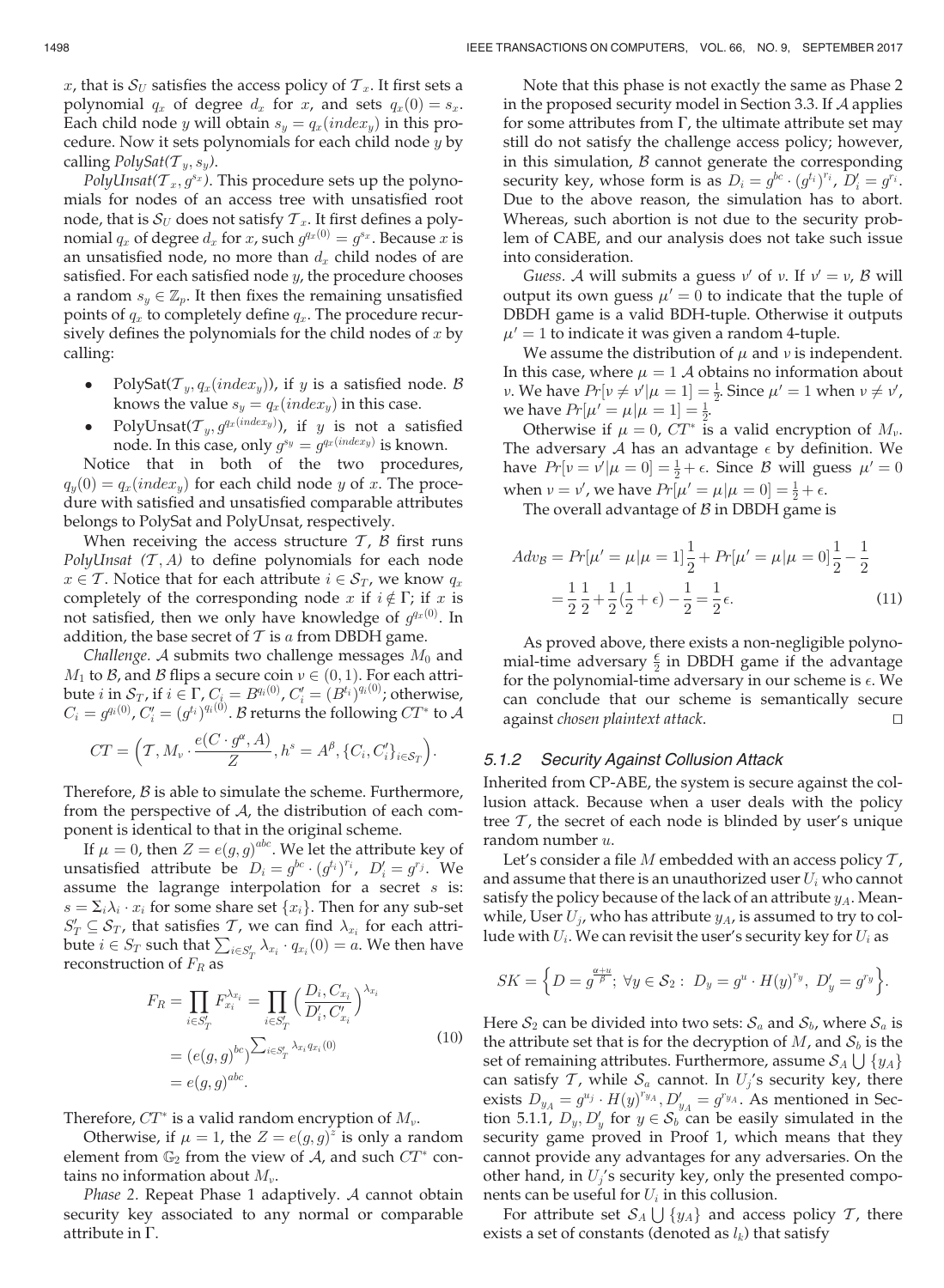TABLE 4 Example: Common Element of S

| Attribute | Legal Encoding        | Illegal Encoding       |
|-----------|-----------------------|------------------------|
| x > 11    | $S_r^0 = \{11\}$      |                        |
| $y=9$     | $S_v^1 = \{1, 1001\}$ | $S_{\nu}^0$ ={11, 101} |

$$
\sum_{k \in \mathcal{S}_A \bigcup \{y_A\}} l_k \cdot q_k = s.
$$

where  $\{q_k\}$  ( $k \in S_A \cup \{y_A\}$ ) are the secret values of the attributes in  $\mathcal{S}_A \bigcup \{y_A\}$  and s is the secret value of root node in T. Due to the lack of  $y_A$ ,  $U_i$  can get only  $e(g,g)^{u_i(s-l_{y_A}q_{y_A})}$  with his/her own security key. With  $U_j$ 's  $D_{y_A}, D'_{y_{A}}, e(g, g)^{u_j \cdot q_{y_A}}$  can be generated. However, as  $u_j \neq u_i$ and they are unknown to users,  $e(g, g)^{u_j \cdot q_{y_A}}$  may traverse all elements in  $\mathbb{G}_1$  with different  $u_j$ . Thus, it cannot get any information from this attack. In conclusion,  $U_i$  cannot get any help from  $U_i$ . The result is still the same when we reverse the roles of  $U_i$  and  $U_j$ .

Thus, it is impossible to decrypt the ciphertext with attributes owned by different users.

#### 5.1.3 Security for Comparable Attributes

The correctness of 0-encoding and 1-encoding is proved in Lin et al.'s work [17]. Due to the theorem of Eq. (1), if a user's attribute value x meets the access policy( $> y$  or  $\langle y \rangle$ , there must be a common element between  $S_{x_m}^1$  and  $S^0_{y_m}$ , or between  $S^0_{x_m}$  and  $S^1_{y_m}$  respectively. With the access structure proposed in Fig. 1, the match algorithm will succeed. If user's attribute does not meet access policy, two encoded sets satisfy the relationship:  $S_{x_m}^{1/0} \bigcap S_{y_m}^{0/1} = \varnothing$ , meaning the match will fail according to the model in Fig. 1.

While we append two additional parts to elements of 0-encoding and 1-encoding as Eqs. (2), (3), and (4), we can resist dishonest actions misusing encoded elements or using other attributes. The first part of the element determines the attribute field to prevent dishonest users from combining attributes across different fields. The second part of the element determines the type of encoding, resisting dishonest users getting illegal information when they misuse encodings.

Table 4 shows an example that a user with the attribute "9", which should be denied in the policy  $x > 11$ , but will pass the match phrase with its 0-encoding. While in our CABE scheme, although the original 0-encodings have a common element, the second parts of the elements are different, resisting dishonest users getting benefits from such attacks. Eqs. (2) and (4) shows it clearly that:  $Set_{c0}(\cdot)$  contains the second part " >  $x$ ", but  $Set_{u0}(\cdot)$  has " <  $x$ ", which makes the two sets different and cannot be matched to each other.

#### 5.2 Performance Analysis

We conduct an experiment to execute the functions of data encryption, key generation and data decryption. The running environment is a standard 64-bit Fedora release 21 Operating System with Intel (R) Core (TM) i3-4130 3.40 GHz. The program environment is C based, which uses PBC library 0.5.14 with type-A1 curve, and partly refers to the software implementation in [43]. Furthermore, the



Fig. 4. Comparison of security key size.

symmetric-key encryption/decryption is realized with OpenSSL 1.0.1k with AES256 and CFB mode, where the symmetric key is through a hash function from  $\mathbb{G}_1$  to 256-bit standard key. The plaintext is a 15.0-MB compressed file for each encryption and decryption.

All evaluations are executed for CP-ABE prototype. Except for the value space of the attribute number, all parameters for the access policy and user's security key are the same in our evaluation: 1) An access policy includes 6 boolean attributes and 1 comparable attribute, where the user on average needs 4 boolean attributes and the comparable one to decrypt the relevant ciphertext; 2) In user's security key, the attribute number is a constant, with one comparable attribute and some other boolean attributes.

We evaluate the performance in terms of storage and computation compared with three most related works: 1) A trivial but common method as presented in Section 1 (denoted as "Basic Solution"), which simply expands the attribute on the ciphertext side; 2) Bethencourt et al.'s mechanism [16] (denoted as "Bethencourt et al.'s"); 3) The range attribute scheme proposed in [36], (denoted as "Attrapadung et al.' s"). Also, as our scheme supports diverse cases, it is classified into two in our evaluation:

- (1) Case 1: The attribute that needs to prepare both 0-encoding and 1-encoding for the number point.
- (2) Case 2: The attribute that needs only one kind of the encodings (0-encoding or 1-encoding).

# 5.2.1 Storage Overhead

Fig. 4 illustrates the size of user's security key versus the value space of the comparable attribute, which represents the key storage overhead comparison of the different schemes. On this aspect, the basic solution shows the best performance, and other schemes perform exactly the same, except our scheme in Case 2 (only one kind of attribute inequality is required). This evaluation shows that, if the comparable attribute only needs one number inequality ("  $>$  " or "  $<$  ") in policy match, our scheme can significantly reduce the overhead of security key storage.

The result meets the theoretical analysis, as shown in Table 5 (the item "Security Key Extension"). In the basic solution, as it only sacrifices the ciphertext performance, no sub-attribute should be generated for the attribute number point, the key size is not affected by the attribute number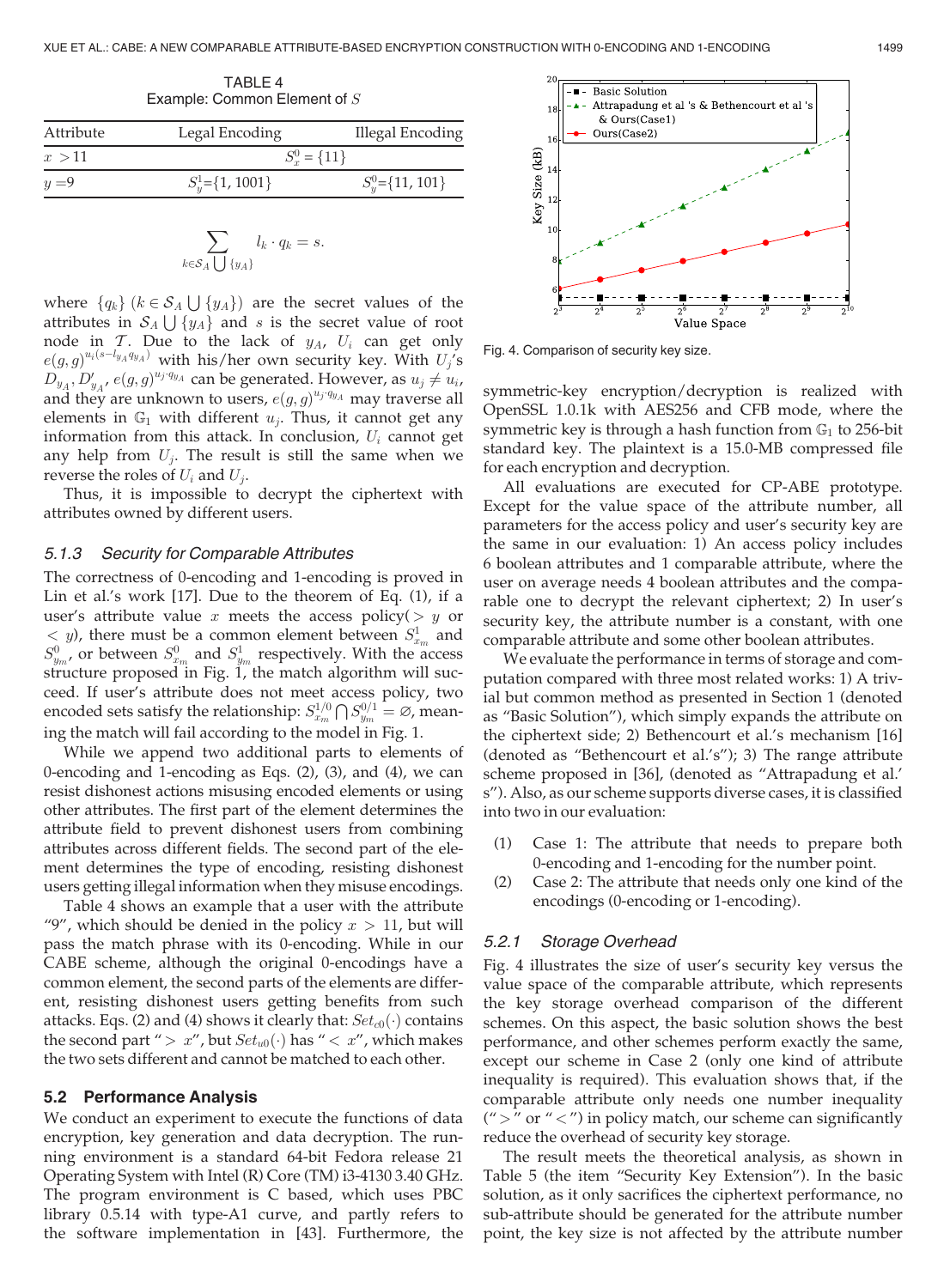TABLE 5 Performance Analysis Result with Theoretic Derivation

| Overhead(AVG)                        |     |                                         | Basic Solution Bethencourt et al.'s Attrapadung et al.'s Ours (Case1) Ours (Case2) |                  |              |
|--------------------------------------|-----|-----------------------------------------|------------------------------------------------------------------------------------|------------------|--------------|
| Extended Attributes in Access Policy | N/2 | $\log_2 N + \frac{\log_2 N - N + 1}{N}$ | N/2                                                                                | $\log_2 N/2$     |              |
| Extended Thresholds in Access Policy |     | $(\log_2 N - 1)/2$                      | $1 - \log_2 N/N$                                                                   | $1 - \log_2 N/N$ |              |
| Security Key Extension               |     | $log_2 N$                               | $log_2 N$                                                                          | $log_2 N$        | $\log_2 N/2$ |

The object in this table is the average expanded overhead for an attribute field with value space N (We assume that  $N = 2^n$ ,  $n \in N^*$ ).

value size. While in other schemes, sub-attributes are generated according to the length of its binary string. Whereas, in our scheme, 0-encoding and 1-encoding respectively aims at one kind of number inequality, the number of the subattributes can be halved in Case 2.

To compare the ciphertext size, we first visit the access policy of Bethencourt et al.'s scheme [16] for attribute comparison with a brief instance in Fig. 6, which represents a number comparison  $\degree$  < 11". The left structure depicts Bethencourt et al.'s scheme, and the right one is ours. Attrapadung et al.'s scheme outputs a similar structure with ours. From this figure, we can intuitively find that the subpolicy for attribute comparison is far less complex in our scheme than in Bethencourt et al.'s.

To compare these schemes generally and objectively, we give the efficiency analysis of our scheme in detail, and present the comparison result in Table 5.

Fig. 5 shows the comparison of ciphertext size versus the attribute value space, which doesn't include the symmetric encryption result of the file. The experimental results show the superiority of Attrapadung et al.'s scheme and our scheme compared with other schemes. Note that the huge size of the ciphertext produced by the basic solution put unbearable burden on the system. Moreover, the increased ciphertext size will introduce much higher communication overhead, since ciphertext needs to be transferred between end entities and storage platforms. Basically, our scheme trades using a bit more security key storage for reducing the ciphertext size significantly, which can be verified by the experimental results shown in Figs. 4 and 5.

From the theoretic analysis, the difference of ciphertext size results from the different complexities of the access policies between the compared schemes, especially the number of leaf nodes in a policy is the most important critical factor. Table 5 presents the comparison of extended sub-attributes



and threshold gates for the attribute comparison. Especially, the items of our scheme is analyzed as follows.

- Theorem 2. In CABE construction, for a comparable attribute  $F$  with a value space of  $N$ , the average number of expanded leaf nodes is  $1/2\lceil\log_2N\rceil$ , and the average number of additional OR gates is  $1 - \frac{\lceil \log_2 N \rceil}{N}$ .
- **Proof.** A  $\lceil \log_2N \rceil$ -length binary string is able to express all values in  $F$  with the range of N. We assume N equals to  $2^n$  (*n* is an arbitrary integer) to make the analysis described briefly. When one policy is  $\mathcal{F} < x$ , construct 1encoding for  $x$ . While in an arbitrary n-length binary string, the value "0" and "1" appear in any bit independently with the probability of 1/2. The expectation of the occurrence of "1" in  $x$  is

$$
E(Num_1) = \sum_{i=1}^{n} P_i(1) \cdot 1 = \frac{n}{2}.
$$
 (12)

In Eq. (12),  $P_i(1)$  presents the probability of the case as "1" appears in the bit *i*. As  $n = \log_2 N$ , we can also express the result in another form as:  $E(Num_1) = \frac{\log_2 N}{2}$ .<br>According to the concept of 1-encoding the number

According to the concept of 1-encoding, the number of value "1" in  $x$  equals to the size of  $x$ 's 1-encoding  $S_{x}^{1}$ , and also equals to the size of  $Setc1(\mathcal{F}, x)$ . In a word, the number of "1" in  $x$  determines the expanded leaf nodes of the attribute  $\mathcal{F} < x$ . All conclusion suits the case when  $\mathcal{F} > x$ . To integrate the above results, the average number of leaf nodes for a comparable attribute is  $1/2\log_2N$ .

To prove the second part of the theorem, two cases are considered respectively. When there's only one element in the constructed 0-encoding or 1-encoding, there's no additional threshold gate, and the probability of this case is

$$
P(Num_G = 0) = \begin{cases} \log_2 N \\ 1 \end{cases} \cdot P(1) \cdot P(0)^{\log_2 N - 1} = \log_2 N \cdot \frac{1}{2} \cdot (\frac{1}{2})^{\log_2 N - 1} = \frac{\log_2 N}{N}.
$$
 (13)

In Eq. (13),  $P(1)$  represents the probability of the occurrence of "1" in one bit, so as to  $P(0)$ . When number



Fig. 5. Comparison of ciphertext size. Fig. 6. Comparison of policy structure " < 11".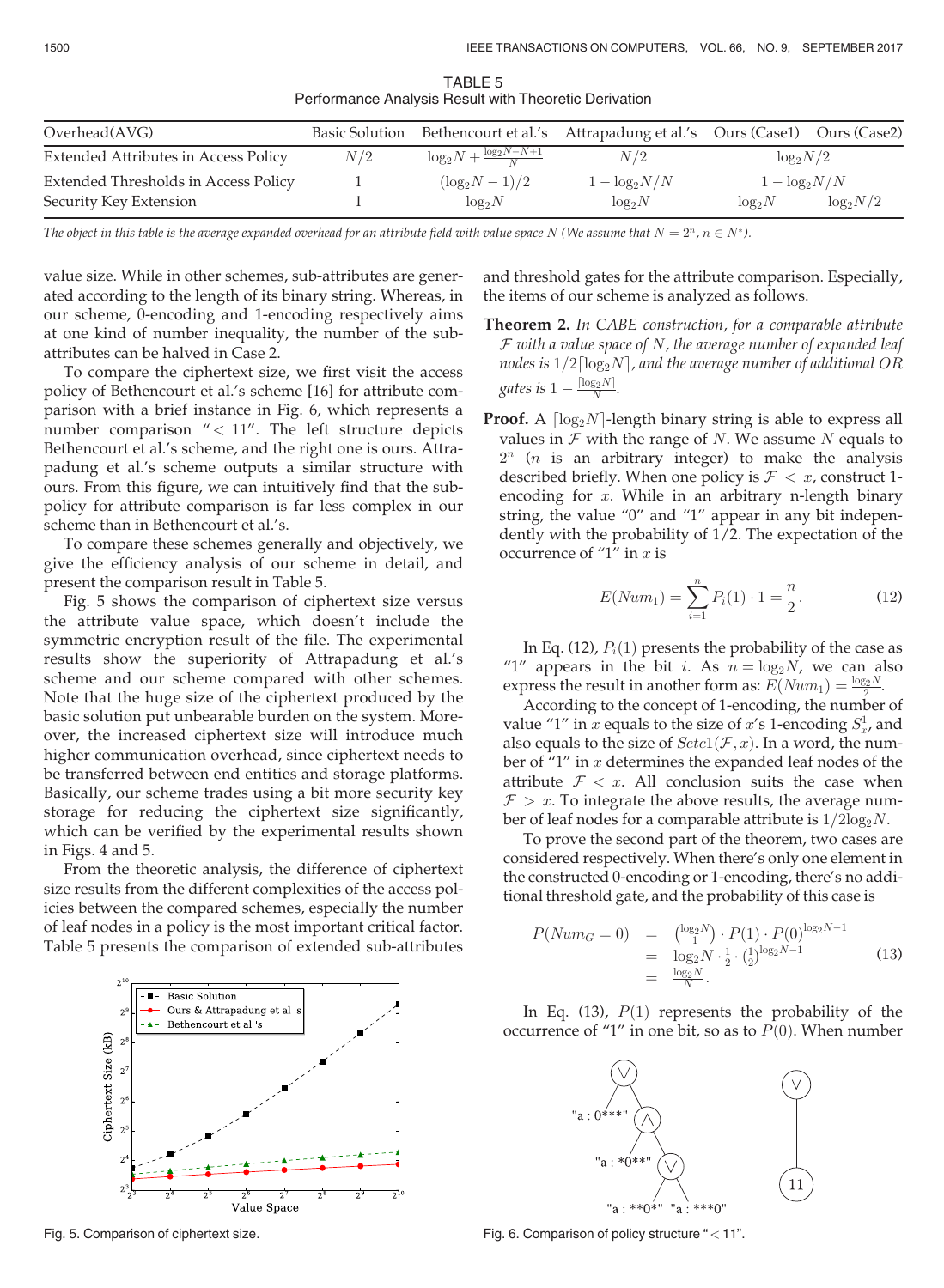

Fig. 7. Computation overhead of SecurityKey generation.

of elements is more than one, an  $OR$  gate is necessary. Then the expectation of involved gates is calculated as

$$
E(Num_G) = P(Num_G = 0) \cdot 0 + P(Num_G = 1) \cdot 1
$$

$$
= 1 - \frac{\log_2 N}{N}.
$$
(14)

Thus, the expected number of extended leaf nodes and that of threshold gates are derived.

#### 5.2.2 Computation Overhead

In this section, we evaluate the computation overhead in terms of the following procedures: key generation, encryption and decryption.

Fig. 7 illustrates the computation overhead of security key generation. In this evaluation, apart from the value space of the comparable attribute, all the other factors (e.g., security parameter, attribute number) are controlled as the same. As Fig. 7 shows, our scheme in Case 2 is more efficient than the other schemes except the basic solution, while our scheme in Case 1 has the same computation overhead of security key generation with Attrapadung et al.'s scheme and Bethencourt et al.'s scheme.

The processing time of encryption and decryption are shown in Figs. 8 and 9, respectively. It should be noted that the basic solution takes far longer time than our experiment can tolerate to encrypt a file, e.g., when value space reaches  $2^7$ , the average encryption time has exceeded 2700 ms, which is unbearable for many scenarios. Thus, Fig. 8 only shows the comparison of the rest schemes.





Fig. 9. Computation overhead of decryption (except Bethencourt et al.'s scheme, all schemes in comparison show the same performance in this term, thus denoted as other schemes).

Fig. 8 shows that our scheme and Attrapadung et al's far outperform Bethencourt et al.'s scheme, as our scheme almost halves the number of sub-attributes for the comparable attributes, which is analyzed in Table 5.

In terms of the decryption computation, for each scheme, we set the comparable attribute to be with the same attribute value space and diverse number ranges/points, and conduct experiments to decrypt the encrypted file. The evaluation results are shown in Fig. 9, and one can see that the decryption time in Bethencourt et al.'s scheme varies greatly and it spends much longer time than other schemes, while the decryption time in other schemes is not affected by the value space.

Hence, Fig. 9 also depicts the average and worst-case decryption time of Bethencourt et al.'s scheme. From the figure, we can see that its average decryption time increases very slowly by increasing the attribute value space, and the gap of average performance with our scheme is not too large. However, its worst-case decryption time increases drastically when the attribute value space increases. This shows that the system has to take non-ignorable computation overhead when the value space is large enough.

The evaluation of computation shows that our scheme takes a bit more overhead for the key generation procedure, compared with the basic scheme. In our experiment, when the value space of the comparable attribute becomes  $2^{10}$ , the basic solution takes about 198 ms to generate security key for a user, while in our scheme, the computation overhead is 520 and 342 ms in Case 1 and Case 2, respectively. This sacrifice is acceptable since the gap is not too large. Meanwhile, key generation is conducted by the authority, rather than users' device, thus, the performance will not be affected by ABE's application scenarios or the energy-constraint devices. Note that with the acceptable sacrifice, the performance of encryption and decryption in our scheme improves greatly: As mentioned above, the basic solution takes unbearable computation overhead for encryption, and it thus cannot be applied to attribute comparison well; Bethencourt et al.'s scheme needs higher computation overhead in encryption and decryption than our scheme (e.g., when value space is  $2^{10}$ , it consumes 144 ms more time to encrypt a file on average, and 31 ms more time to decrypt the file).

Based on the performance evaluation, our scheme can well tolerate the increasing value space of the comparable Fig. 8. Computation overhead of encryption. The state of encryption attributes. Additionally, compared with Bethencourt et al.'s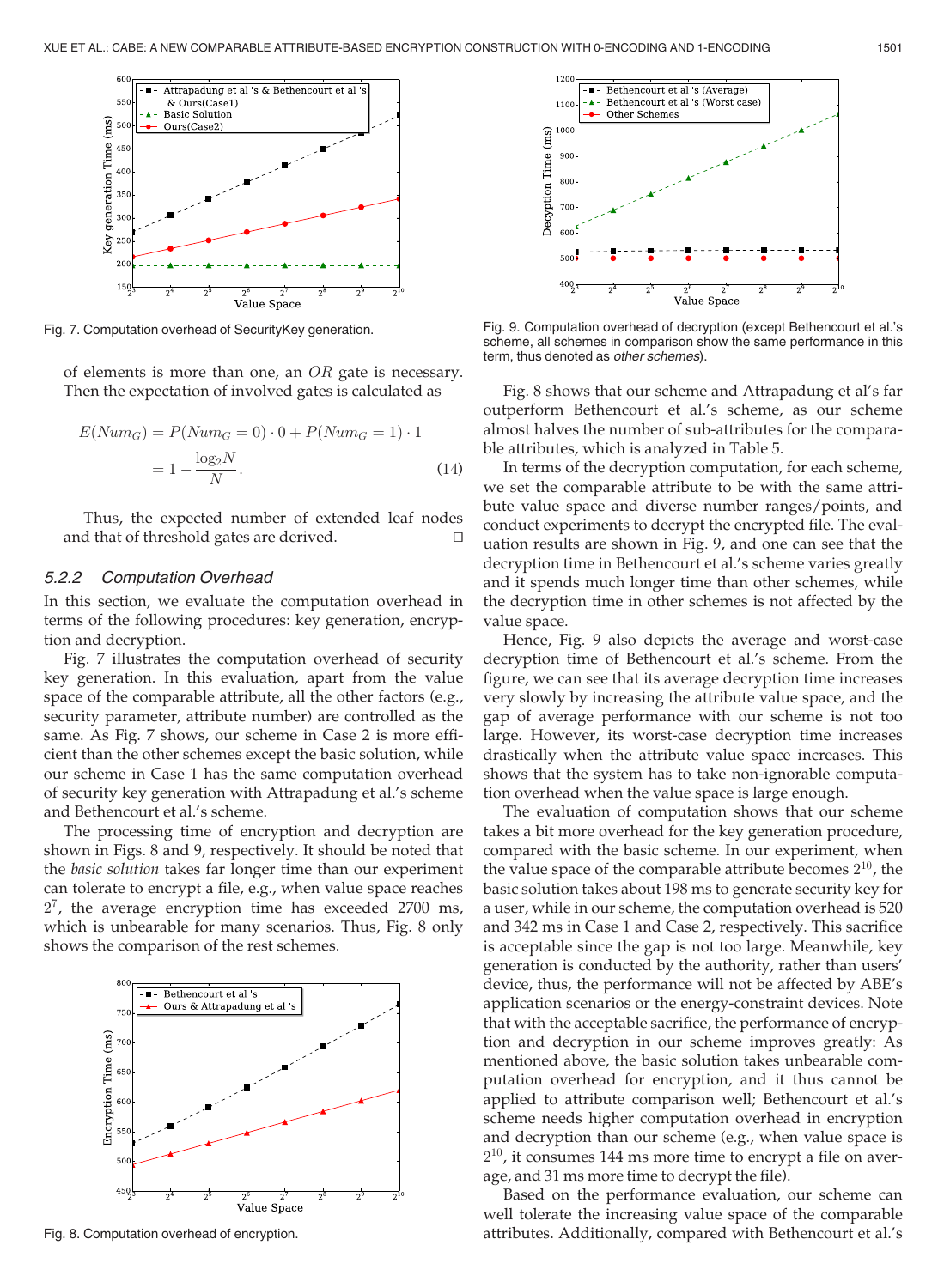and Attrapadung et al.'s scheme, our scheme does not require extra data structure to generate the sub-attributes for number point and number inequality, which makes it more suitable to be applied in power-constrained devices.

# 6 CONCLUSION

In this paper, we constructed an efficient solution to apply comparable attributes to attribute-based encryption, namely CABE, based on the notion of 0-encoding and 1-encoding. Our attempt is to make attribute-based encryption available to involve attribute comparison in access policy. Both analysis and experimental results show that compared to the best of existing works as far as we know, our scheme achieves attribute comparison with better performance: 1) halving the storage overhead of the involved sub-attributes on average; 2) reducing the additional computation overhead from  $\Theta(\log N)$  to  $\Theta(1)$ . The decreased sub-attributes economize not only the data storage platform, but also the communication overhead, because the involved sub-attributes need to be transported along with ciphertexts in the network. In a nut shell, we trade using a bit more security key storage for reducing the ciphertext size significantly.

Therefore, we believe that our research can help make attribute-based encryption satisfy more diversified requirements in access control. Also, in CABE and other analogous schemes, a sub-attribute update may influence quite a number of users and ciphertexts with different attributes. Therefore, our future work may consider to develop the mechanisms, such as an implementation of a revocation method in CABE, with higher efficiency and stronger security.

# ACKNOWLEDGMENTS

The authors sincerely thank the anonymous referees for their invaluable suggestions that have led to the present improved version of the original manuscript. This work is supported in part by the National Natural Science Foundation of China under Grant No. 61379129 and No. 61671420, Youth Innovation Promotion Association CAS, and the Fundamental Research Funds for the Central Universities.

# **REFERENCES**

- [1] A. Sahai and B. Waters, "Fuzzy identity-based encryption," in Proc. 24th Annu. Int. Conf. Theory Appl. Cryptographic Techn., 2005, pp. 457–473.
- [2]  $\overrightarrow{D}$ . Boneh and M. Franklin, "Identity-based encryption from the Weil pairing," in Proc. Annu. Int. Cryptology Conf., 2001, pp. 213– 229.
- [3] T. Jung, X.-Y. Li, Z. Wan, and M. Wan, "Privacy preserving cloud data access with multi-authorities," in Proc. 32nd IEEE Int. Conf. Comput. Commun., 2013, pp. 2625–2633.
- [4] K. Yang, X. Jia, K. Ren, and B. Zhang, "DAC-MACS: Effective data access control for multi-authority cloud storage systems," in Proc. 32nd IEEE Int. Conf. Comput. Commun., 2013, pp. 2895–2903.
- [5] W. Li, K. Xue, Y. Xue, and J. Hong, "TMACS: A robust and verifiable threshold multi-authority access control system in public cloud storage," IEEE Trans. Parallel Distrib. Syst., vol. 27, no. 5, pp. 1484–1496, May 2016.
- [6] J. Shao, R. Lu, and X. Lin, "Fine-grained data sharing in cloud computing for mobile devices," in Proc. 34th IEEE Int. Conf. Comput. Commun., 2015, pp. 2677–2685.
- [7] K. Xue, et al., "RAAC: Robust and auditable access control with multiple attribute authorities for public cloud storage," IEEE Trans. Inf. Forensics Security, vol. 12, no. 4, pp. 953–967, Apr. 2017.
- [8] L. Guo, C. Zhang, J. Sun, and Y. Fang, "PAAS: A privacy-preserving attribute-based authentication system for ehealth networks," in Proc. 32nd IEEE Int. Conf. Distrib. Comput. Syst., 2012, pp. 224–233.
- [9] S. Narayan, M. Gagne, and R. Safavi-Naini, "Privacy preserving<br>EHR system using attribute-based infrastructure." in Proc. ACM EHR system using attribute-based infrastructure," in Proc. ACM Workshop Cloud Comput. Security Workshop, 2010, pp. 47–52.
- [10] M. Li, S. Yu, Y. Zheng, K. Ren, and W. Lou, "Scalable and secure sharing of personal health records in cloud computing using attribute-based encryption," IEEE Trans. Parallel Distrib. Syst., vol. 24, no. 1, pp. 131–143, Jan. 2013.
- [11] S. Yu, K. Ren, and W. Lou, "FDAC: Toward fine-grained distributed data access control in wireless sensor networks," IEEE Trans. Parallel Distrib. Syst., vol. 22, no. 4, pp. 673–686, Apr. 2011.
- [12] R. Baden, A. Bender, N. Spring, B. Bhattacharjee, and D. Starin, "Persona: An online social network with user-defined privacy, ACM SIGCOMM Comput. Commun. Rev., vol. 39, no. 4, pp. 135– 146, 2009.
- [13] W. Dong, V. Dave, L. Qiu, and Y. Zhang, "Secure friend discovery in mobile social networks," in Proc. 30th IEEE Int. Conf. Comput. Commun., 2011, pp. 1647–1655.
- [14] S. Jahid, P. Mittal, and N. Borisov, "Easier: Encryption-based access control in social networks with efficient revocation," in Proc. 6th ACM Symp. Inf. Comput. Commun. Security, 2011, pp. 411–415.
- [15] V. Goyal, O. Pandey, A. Sahai, and B. Waters, "Attribute-based encryption for fine-grained access control of encrypted data," in Proc. 13th ACM Conf. Comput. Commun. Security, 2006, pp. 89-98.
- [16] J. Bethencourt, A. Sahai, and B. Waters, "Ciphertext-policy attribute-based encryption," in Proc. 28th IEEE Symp. Security Privacy, 2007, pp. 321–334.
- [17] H.-Y. Lin and W.-G. Tzeng, "An efficient solution to the millionaires' problem based on homomorphic encryption," in Proc. Int. Conf. Appl. Cryptography Netw. Security, 2005, pp. 456–466.
- [18] R. Ostrovsky, A. Sahai, and B. Waters, "Attribute-based encryption with non-monotonic access structures," in Proc. 14th ACM Conf. Comput. Commun. Security, 2007, pp. 195–203.
- [19] N. Attrapadung, B. Libert, and E. Panafieu, "Expressive key-policy attribute-based encryption with constant-size ciphertexts," in Proc. 14th Int. Conf. Practice Theory Public Key Cryptography, 2011, pp. 90–108.
- [20] B. Waters, "Ciphertext-policy attribute-based encryption: An expressive, efficient, and provably secure realization," in Proc. Int. Workshop Public Key Cryptography, 2011, pp. 53–70.
- [21] R. Bobba, H. Khurana, and M. Prabhakaran, "Attribute-sets: A practically motivated enhancement to attribute-based encryption," in Proc. 28th Eur. Symp. Res. Comput. Security, 2009, pp. 587–604.
- [22] M. Chase, "Multi-authority attribute based encryption," in Proc. Theory Cryptography Conf., 2007, pp. 515–534.
- [23] L. Cheung and C. Newport, "Provably secure ciphertext policy ABE," in Proc. 14th ACM Conf. Comput. Commun. Security, 2007, pp. 456–465.
- [24] V. Odelu, A. K. Das, Y. S. Rao, S. Kumari, M. K. Khan, and K.-K. R. Choo, "Pairing-based CP-ABE with constant-size ciphertexts and secret keys for cloud environment," Comput. Standards Interfaces, (2016). [Online]. Avaliable: https://doi.org/10.1016/j. csi.2016.05.002
- [25] F. Guo, Y. Mu, W. Susilo, D. S. Wong, and V. Varadharajan, "CP-ABE with constant-size keys for lightweight devices," IEEE Trans. Inf. Forensics Security, vol. 9, no. 5, pp. 763–771, May 2014.
- [26] J. Kim, W. Susilo, M. H. Au, and J. Seberry, "Adaptively secure identity-based broadcast encryption with a constant-sized ciphertext," IEEE Trans. Inf. Forensics Security, vol. 10, no. 3, pp. 679–693, Mar. 2015.
- [27] C. Chen, Z. Zhang, and D. Feng, "Efficient ciphertext policy attribute-based encryption with constant-size ciphertext and constant computation-cost," in Proc. Int. Conf. Provable Security, 2011, pp. 84–101.
- [28] N. Doshi and D. Jinwala, "Hidden access structure ciphertext policy attribute based encryption with constant length ciphertext," in Proc. Int. Conf. Advanced Comput. Netw. Security, 2011, pp. 515-523.
- [29] J. Li, X. Huang, J. Li, X. Chen, and Y. Xiang, "Securely outsourcing attribute-based encryption with checkability," IEEE Trans. Parallel Distrib. Syst., vol. 25, no. 8, pp. 2201–2210, Aug. 2014.
- [30] S. Hohenberger and B. Waters, "Online/offline attribute-based encryption," in Proc. Int. Workshop Public Key Cryptography, 2014, pp. 293–310.
- [31] K. Yang, X. Jia, and K. Ren, "Secure and verifiable policy update outsourcing for big data access control in the cloud," IEEE Trans. Parallel Distrib. Syst., vol. 26, no. 12, pp. 3461–3470, Dec. 2015.